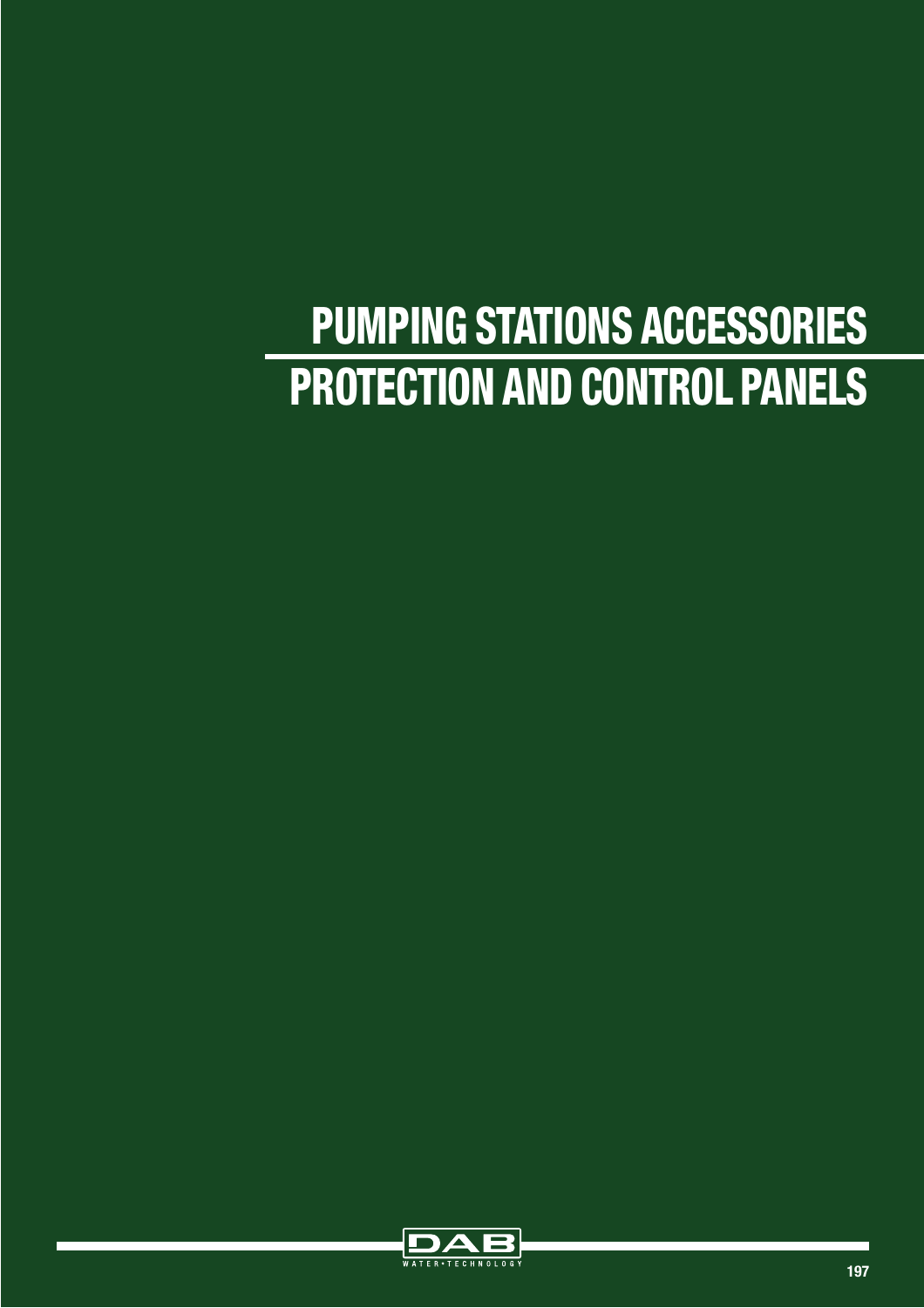

| <b>FLOATS</b> | <b>DRENAG/</b><br><b>NOVA</b> | DIG | <b>GRINDER</b> | <b>FEKA</b> | <b>SOCCORRER</b> | FEKABOX/<br><b>FEKAFOS</b> |                                     | <b>DESCRIPTION</b> | CODE      | PRICE $\epsilon$ |
|---------------|-------------------------------|-----|----------------|-------------|------------------|----------------------------|-------------------------------------|--------------------|-----------|------------------|
|               |                               |     |                |             |                  | 5 meters                   | 159260030                           | 47                 |           |                  |
|               | $\bullet$                     |     |                | $\bullet$   | $\bullet$        |                            | <b>FLOAT KEY</b>                    | 10 meters          | 159260040 | 76               |
|               |                               |     |                |             |                  |                            |                                     | 15 meters          | 159260050 | 105              |
|               |                               |     |                |             |                  |                            |                                     | 20 meters          | 159260070 | 131              |
|               |                               |     |                | $\bullet$   |                  | $\bullet$                  | <b>BULB-FLOAT</b>                   | 10 meters          | 002718000 | 177              |
|               |                               |     |                |             |                  |                            |                                     | 20 meters          | 002718001 | 250              |
| $\hat{C}$     |                               |     |                | $\bullet$   | $\bullet$        |                            | FLOAT SWICH COUNTERWEIGHT - 300 gr  |                    | 002910501 | 13               |
|               |                               |     |                | $\bullet$   |                  | $\bullet$                  | FLOAT CABLE STOP KIT FOR FEKA VS-VX |                    | 147121370 | 32 <sub>2</sub>  |

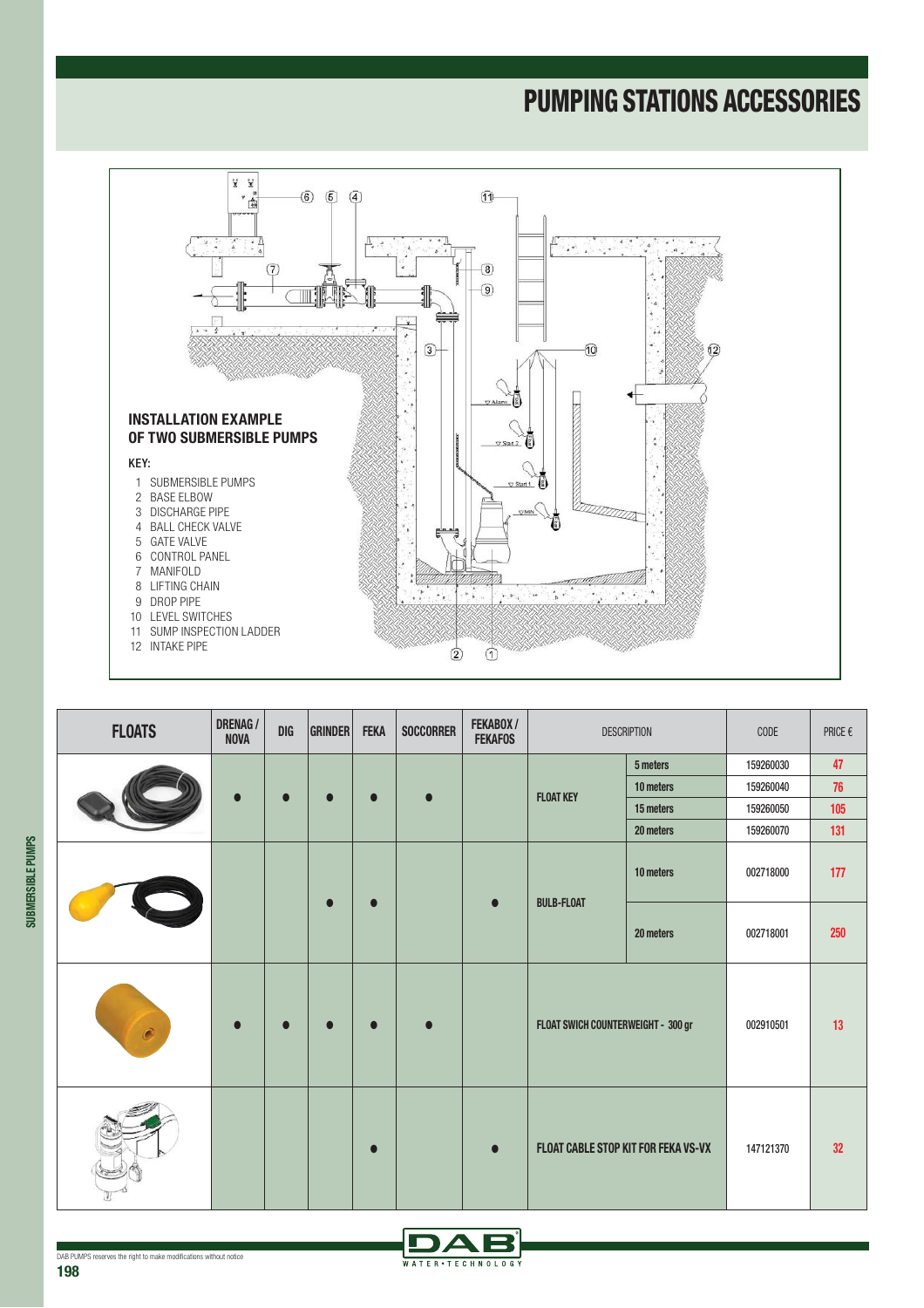| <b>ALARMS AND CONTROL</b> | <b>DRENAG/</b><br><b>NOVA</b> | <b>DIG</b> | <b>GRINDER</b> | <b>FEKA</b> | <b>SOCCORRER</b> | FEKABOX/<br><b>FEKAFOS</b> | <b>DESCRIPTION</b>                | CODE      | PRICE $\epsilon$ |
|---------------------------|-------------------------------|------------|----------------|-------------|------------------|----------------------------|-----------------------------------|-----------|------------------|
| $\epsilon$                | $\bullet$                     | $\bullet$  |                | $\bullet$   |                  |                            | AS 1 CONTROL - WITH ALARM DEVICE  | 108310000 | 513              |
|                           | $\bullet$                     | $\bullet$  |                | $\bullet$   |                  | $\bullet$                  | ACUSTIC ALARM - 230 V - 50HZ      | 002789002 | 129              |
|                           |                               |            |                |             |                  |                            | SOCCORRER ACUSTIC & VISUAL ALLARM | 60113217  | 309              |

| <b>PROTECTION AND CONTROL</b> | <b>DRENAG/</b><br><b>NOVA</b> | <b>DIG</b> | <b>GRINDER</b> | <b>FEKA</b> | <b>SOCCORRER</b> | FEKABOX/<br><b>FEKAFOS</b> | <b>DESCRIPTION</b>                                 | CODE      | PRICE $\epsilon$ |
|-------------------------------|-------------------------------|------------|----------------|-------------|------------------|----------------------------|----------------------------------------------------|-----------|------------------|
|                               |                               |            |                |             |                  |                            | <b>CONTROL MDN</b><br>(ONLY FOR GRENAG/FEKA 1400M) | 108300030 | 210              |

| <b>TRASDUCERS</b> | <b>DRENAG/</b><br><b>NOVA</b> | <b>DIG</b> | <b>GRINDER</b> | <b>FEKA</b> | <b>DESCRIPTION</b>                                       | <b>CODE</b> | PRICE $\epsilon$ |
|-------------------|-------------------------------|------------|----------------|-------------|----------------------------------------------------------|-------------|------------------|
|                   |                               |            |                |             | <b>PRESSURE TRASDUCER 0-5 mt- CABLE 20 MT. For E-Box</b> | 60114675    | 296              |

| <b>SHACKLE KITS</b> | <b>DRENAG/</b><br><b>NOVA</b> | <b>DIG</b> | <b>GRINDER</b> | <b>FEKA</b> | FEKABOX/<br><b>FEKAFOS</b> | <b>DESCRIPTION</b>                     | CODE      | PRICE $\epsilon$ |
|---------------------|-------------------------------|------------|----------------|-------------|----------------------------|----------------------------------------|-----------|------------------|
|                     |                               |            |                |             |                            | <b>SHACKLE KIT WITH 5 meter CHAIN</b>  | 141300010 | 220              |
|                     |                               |            |                |             |                            | <b>SHACKLE KIT WITH 10 meter CHAIN</b> | 141300030 | 490              |

DAB WATER • TECHNOLOGY

DAB PUMPS reserves the right to make modifications without notice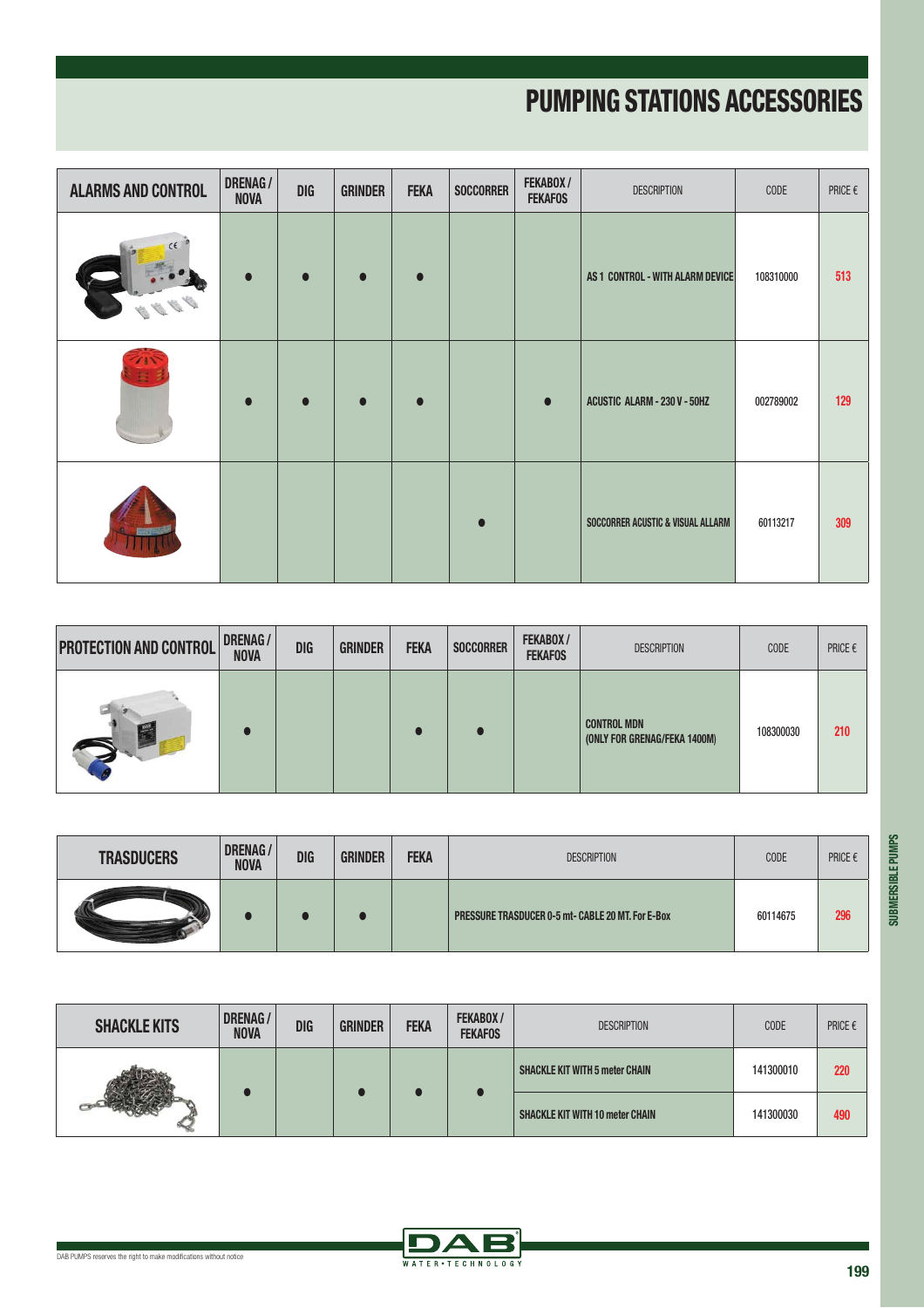| <b>TEAR PROOF CABLES</b> | <b>DRENAG/</b><br><b>NOVA</b> | <b>DIG</b> | <b>GRINDER</b> | <b>FEKA</b> | FEKABOX/<br><b>FEKAFOS</b> | <b>DESCRIPTION</b>                                                | <b>CODE</b>     | PRICE $\epsilon$ |
|--------------------------|-------------------------------|------------|----------------|-------------|----------------------------|-------------------------------------------------------------------|-----------------|------------------|
|                          |                               | $\bullet$  |                |             |                            | <b>TEAR PROOF CABLE (10 MT.) 3G 1,5 MM2</b><br>FOR DIG 1100-2200  | <b>7DIG0099</b> | 182              |
|                          |                               | $\bullet$  |                |             |                            | <b>TEAR PROOF CABLE (10 MT.) 4G 1,5 MM2</b><br>FOR DIG 1100-2200  | 7DIG0100        | 225              |
|                          |                               | $\bullet$  |                |             |                            | CTEAR PROOF CABLE (10 MT.) 4G 2,5 MM2<br><b>FOR DIG 3700-5500</b> | <b>7DIG0098</b> | 289              |
|                          |                               | $\bullet$  |                |             |                            | TEAR PROOF CABLE (10 MT.) 4G 6 MM2<br>FOR DIG 8500-11000          | 7DIG0096        | 407              |

| <b>BALL NON-RETURN</b><br><b>VALVES</b> | <b>DRENAG/</b><br><b>NOVA</b> | <b>DIG</b> | <b>GRINDER</b> | <b>FEKA</b> | FEKABOX/<br><b>FEKAFOS</b> | <b>DESCRIPTION</b>                            | CODE      | PRICE $\epsilon$ |
|-----------------------------------------|-------------------------------|------------|----------------|-------------|----------------------------|-----------------------------------------------|-----------|------------------|
|                                         | $\bullet$                     |            |                | $\bullet$   |                            | PVC NON-RETURN VALVE (BALL) 1" 1/4 - THREADED | 002130285 | 145              |
|                                         | $\bullet$                     |            |                | $\bullet$   |                            | PVC NON-RETURN VALVE (BALL) 1" 1/2 - THREADED | 002130286 | 175              |
|                                         | $\bullet$                     |            | $\bullet$      | $\bullet$   | $\bullet$                  | PVC NON-RETURN VALVE (BALL) 2" - THREADED     | 002130287 | 197              |
|                                         | $\bullet$                     |            |                |             |                            | PVC NON-RETURN VALVE (BALL) 1" 1/4 - THREADED | 60160625  | 95               |
|                                         | $\bullet$                     |            |                |             |                            | NON RETURN VALVE (BALL) 1" 1/2 - THREADED     | 60160626  | 107              |
|                                         | $\bullet$                     |            | $\bullet$      | $\bullet$   |                            | NON RETURN VALVE (BALL) 2" - THREADED         | 60160627  | 133              |
|                                         | $\bullet$                     |            |                | $\bullet$   |                            | NON RETURN VALVE (BALL) 2" 1/2 - THREADED     | 60160628  | 181              |
|                                         |                               |            |                | $\bullet$   |                            | <b>DN50 NON RETURN VALVE (BALL)</b>           | 60160629  | 193              |
|                                         |                               |            |                | $\bullet$   | $\bullet$                  | <b>DN65 NON RETURN VALVE (BALL)</b>           | 60160630  | 210              |
|                                         |                               |            |                | $\bullet$   |                            | <b>DN 80 NON RETURN VALVE (BALL)</b>          | 60160631  | 276              |
|                                         |                               |            |                | $\bullet$   |                            | <b>DN100 NON RETURN VALVE (BALL)</b>          | 60160632  | 395              |
|                                         |                               |            |                | $\bullet$   |                            | <b>DN 150 NON RETURN VALVE (BALL)</b>         | 60160633  | 845              |
|                                         |                               |            |                |             |                            | <b>DN200 NON RETURN VALVE (BALL)</b>          | 60160634  | 1.605            |

| <b>REFLOW KIT</b> | DRENAG/<br><b>NOVA</b> | <b>DIG</b> | <b>GRINDER</b> | <b>FEKA</b> | FEKABOX/<br><b>FEKAFOS</b> | <b>DESCRIPTION</b> | <b>CODE</b> | PRICE $\epsilon$ |
|-------------------|------------------------|------------|----------------|-------------|----------------------------|--------------------|-------------|------------------|
| $-$               |                        |            |                |             |                            | <b>REFLOW KIT</b>  | 538860000   | 282              |

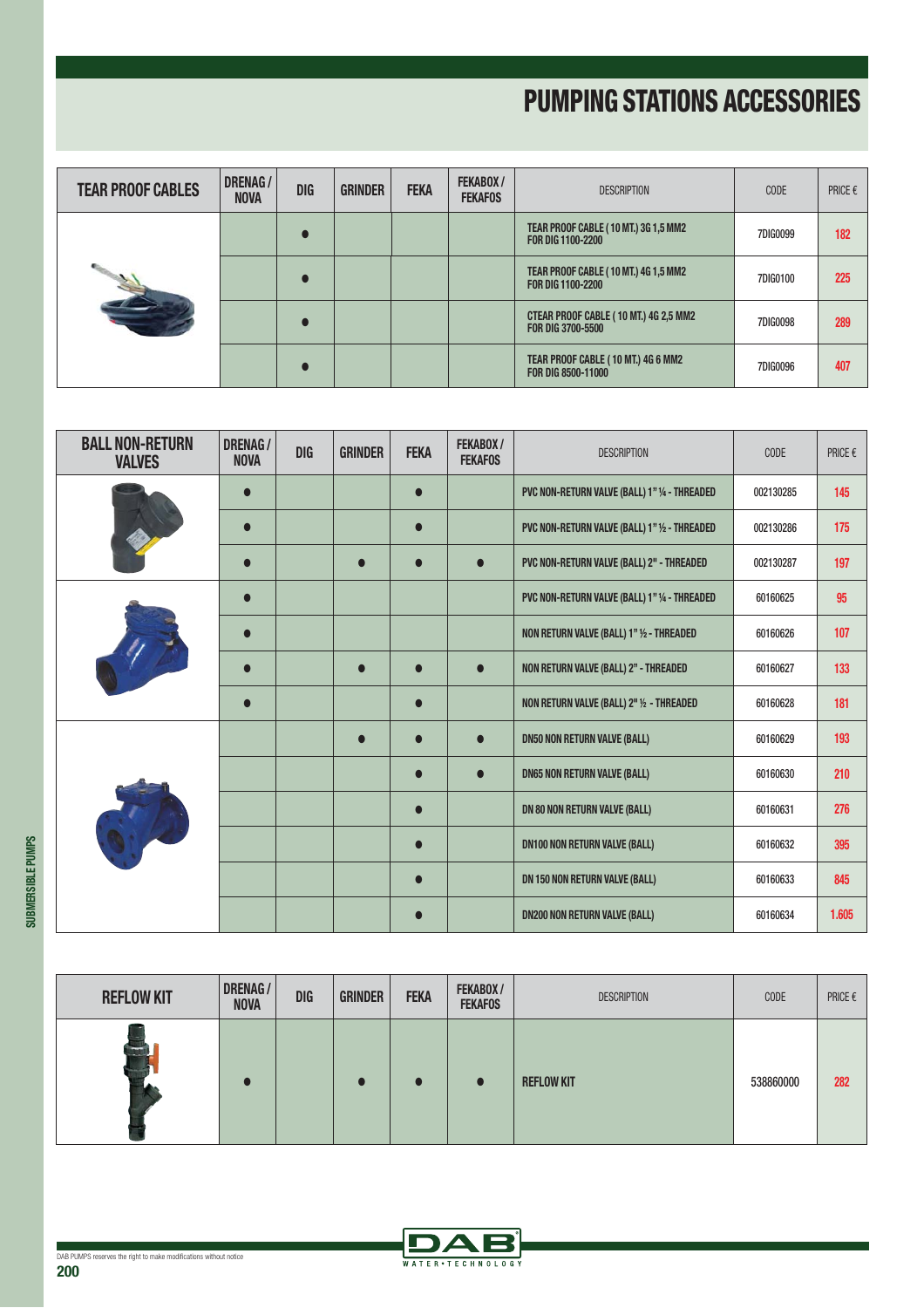| <b>CHECK VALVES</b> | <b>DRENAG/</b><br><b>NOVA</b> | <b>DIG</b> | <b>GRINDER</b> | <b>FEKA</b> | FEKABOX/<br><b>FEKAFOS</b> | <b>DESCRIPTION</b>                | <b>CODE</b> | PRICE $\epsilon$ |
|---------------------|-------------------------------|------------|----------------|-------------|----------------------------|-----------------------------------|-------------|------------------|
|                     |                               |            |                | Г           |                            | <b>CHECK VALVE FLANGED DN 50</b>  | 60163811    | 174              |
|                     |                               |            |                | Г           |                            | <b>CHECK VALVE FLANGED DN 65</b>  | 60163812    | 217              |
|                     |                               |            |                |             |                            | <b>CHECK VALVE FLANGED DN 80</b>  | 60163813    | 270              |
|                     |                               |            |                | Г           |                            | <b>CHECK VALVE FLANGED DN 100</b> | 60163814    | 370              |
|                     |                               |            |                | Г           |                            | <b>CHECK VALVE FLANGED DN 150</b> | 60163815    | 613              |
|                     |                               |            |                |             |                            | <b>CHECK VALVE FLANGED DN 200</b> | 60163816    | 971              |

| <b>COUNTERFLANGE KIT</b> | <b>DRENAG/</b><br><b>NOVA</b> | <b>DIG</b> | <b>GRINDER</b> | <b>FEKA</b> | <b>FEKABOX/</b><br><b>FEKAFOS</b> | <b>DESCRIPTION</b>                        | <b>CODE</b> | PRICE $\epsilon$ |
|--------------------------|-------------------------------|------------|----------------|-------------|-----------------------------------|-------------------------------------------|-------------|------------------|
| <b>MIIIIII</b>           |                               |            |                |             |                                   | COUNTER FLANGE KIT DN 50-80-100-150 PN 16 | on request  | on request       |

| <b>COUPLINGS</b> | <b>DRENAG/</b><br><b>NOVA</b> | <b>DIG</b> | <b>GRINDER</b> | <b>FEKA</b> | FEKABOX/<br><b>FEKAFOS</b> | <b>DESCRIPTION</b>                      | CODE            | PRICE $\epsilon$ |
|------------------|-------------------------------|------------|----------------|-------------|----------------------------|-----------------------------------------|-----------------|------------------|
|                  |                               |            |                |             |                            | <b>COUPLING 3" FOR DIG 3700-5500</b>    | 7DIG0170        | 534              |
|                  |                               |            |                |             |                            | <b>COUPLING 4" FOR DIG 3700-5500</b>    | 7DIG0171        | 534              |
|                  |                               |            |                |             |                            | <b>COUPLING 4" FOR DIG 8500 - 11000</b> | 7DIG0290        | 534              |
|                  |                               |            |                |             |                            | <b>COUPLING 6" FOR DIG 8500 - 11000</b> | <b>7DIG0291</b> | 534              |

| <b>SUPPORT PLATE</b> | <b>DRENAG/</b><br><b>NOVA</b> | <b>DIG</b> | <b>GRINDER</b> | <b>FEKA</b> | FEKABOX/<br><b>FEKAFOS</b> | <b>DESCRIPTION</b>                                                            | <b>CODE</b> | PRICE $\epsilon$ |
|----------------------|-------------------------------|------------|----------------|-------------|----------------------------|-------------------------------------------------------------------------------|-------------|------------------|
| 11 J                 |                               |            |                |             |                            | <b>SUPPORT PLATE KIT FOR:</b><br>- GRINDER<br>- FEKA 1400 - 1800<br>- FEKA VS | 147120640   | 42               |

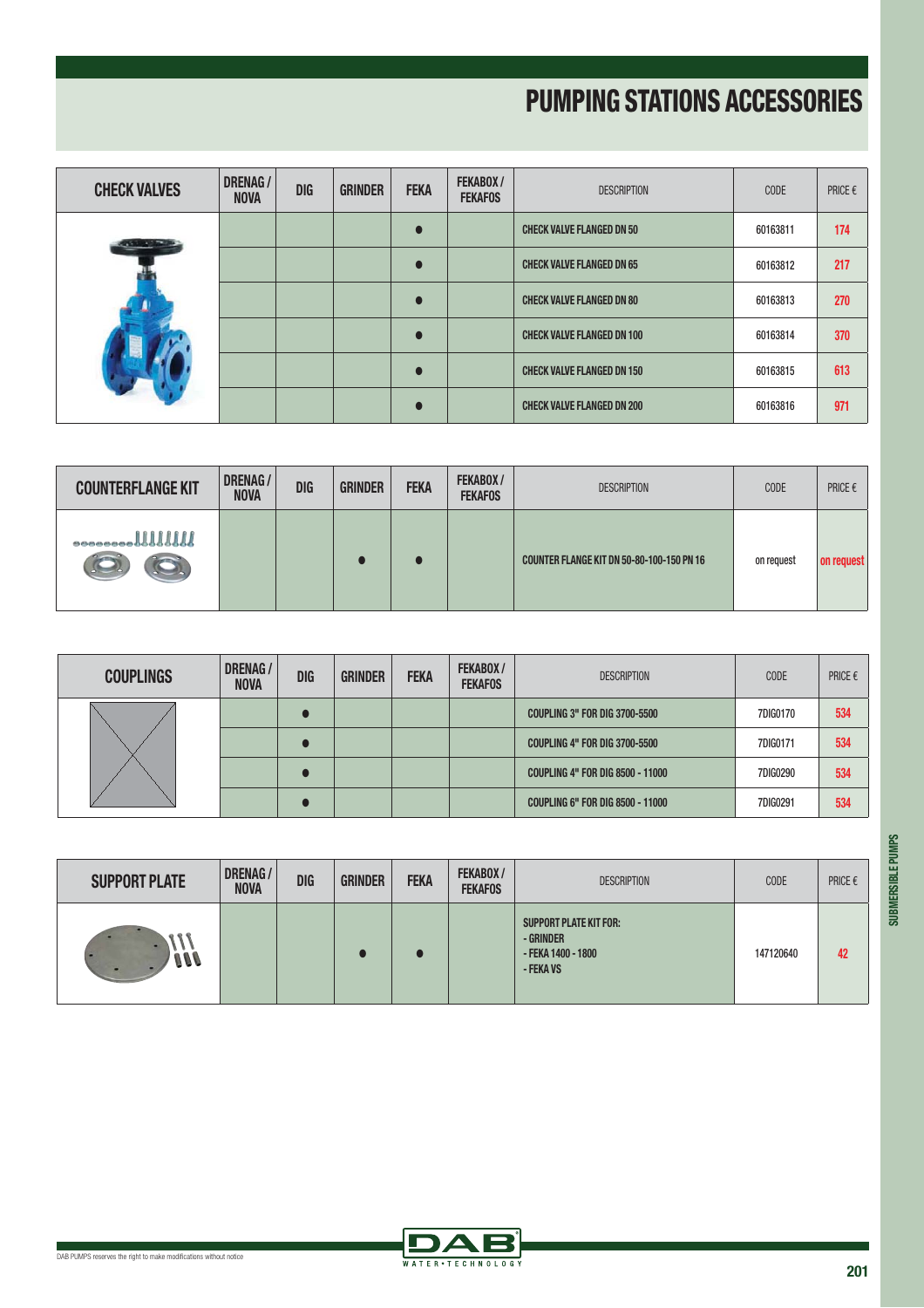| <b>LIFTING DEVICES</b> | <b>DRENAG/</b><br><b>NOVA</b> | <b>DIG</b> | <b>GRINDER</b> | <b>FEKA</b> | FEKABOX/<br><b>FEKAFOS</b> | <b>DESCRIPTION</b>                                        | CODE      | PRICE $\epsilon$ |
|------------------------|-------------------------------|------------|----------------|-------------|----------------------------|-----------------------------------------------------------|-----------|------------------|
|                        | $\bullet$                     |            |                |             |                            | <b>DSD2 - LIFTING DEVICE</b><br>(MODELS 1400 - 1800 ONLY) | 109530060 | 156              |
| 777                    |                               |            |                |             |                            | DSD2- LIFTING DEVICE FOR FEKA VS 550-1200                 | 109530080 | 157              |
|                        |                               |            |                |             |                            | ANTIROTATION BRACKET FOR FEKA VS-VX                       | 147121490 | 38               |
| 9999                   | $\bullet$                     |            |                |             |                            | <b>DRENAG SHIM KIT</b>                                    | 147120680 | 21               |

| <b>LIFTING DEVICES</b> | <b>DRENAG/</b><br><b>NOVA</b> | <b>DIG</b> | <b>GRINDER</b> | <b>FEKA</b> | FEKABOX/<br><b>FEKAFOS</b> | <b>DESCRIPTION</b>                           | <b>CODE</b> | PRICE $\epsilon$ |
|------------------------|-------------------------------|------------|----------------|-------------|----------------------------|----------------------------------------------|-------------|------------------|
|                        |                               |            |                |             |                            | LIFTING UNIT FOR GRINDER AND FEKA 2000 DN 50 | 60149348    | 188              |
|                        |                               |            |                |             |                            | LIFTING UNIT FOR FEKA 2500 DN 65             | 109530120   | 212              |
| ₫                      |                               |            |                |             |                            | LIFTING UNIT FOR FEKA 3000 DN 80             | 109530130   | 607              |
|                        |                               |            |                |             |                            | LIFTING UNIT FOR FEKA 4000 DN 100            | 109530140   | 782              |
| Ш                      |                               |            |                |             |                            | LIFTING UNIT FOR FEKA 6000 DN 150            | 109530150   | 1.028            |
|                        |                               |            |                |             |                            | LIFTING UNIT FOR FEKA 8000 DN 200            | 60141748    | 1.168            |

#### GUIDE TUBES NOT INCLUDED

**SUBMERSIBLE PUMPS**

SUBMERSIBLE PUMPS

| <b>ADAPTERS</b> | DRENAG /<br><b>NOVA</b> | <b>DIG</b> | <b>GRINDER</b> | <b>FEKA</b> | FEKABOX/<br><b>FEKAFOS</b> | <b>DESCRIPTION</b>    | <b>CODE</b> | PRICE $\epsilon$ |
|-----------------|-------------------------|------------|----------------|-------------|----------------------------|-----------------------|-------------|------------------|
|                 |                         |            |                |             |                            | <b>DN 65 ADAPTER</b>  | 109620200   | 192              |
|                 |                         |            |                |             |                            | <b>DN 80 ADAPTER</b>  | 109620210   | 223              |
|                 |                         |            |                |             |                            | <b>DN 100 ADAPTER</b> | 109620220   | 249              |

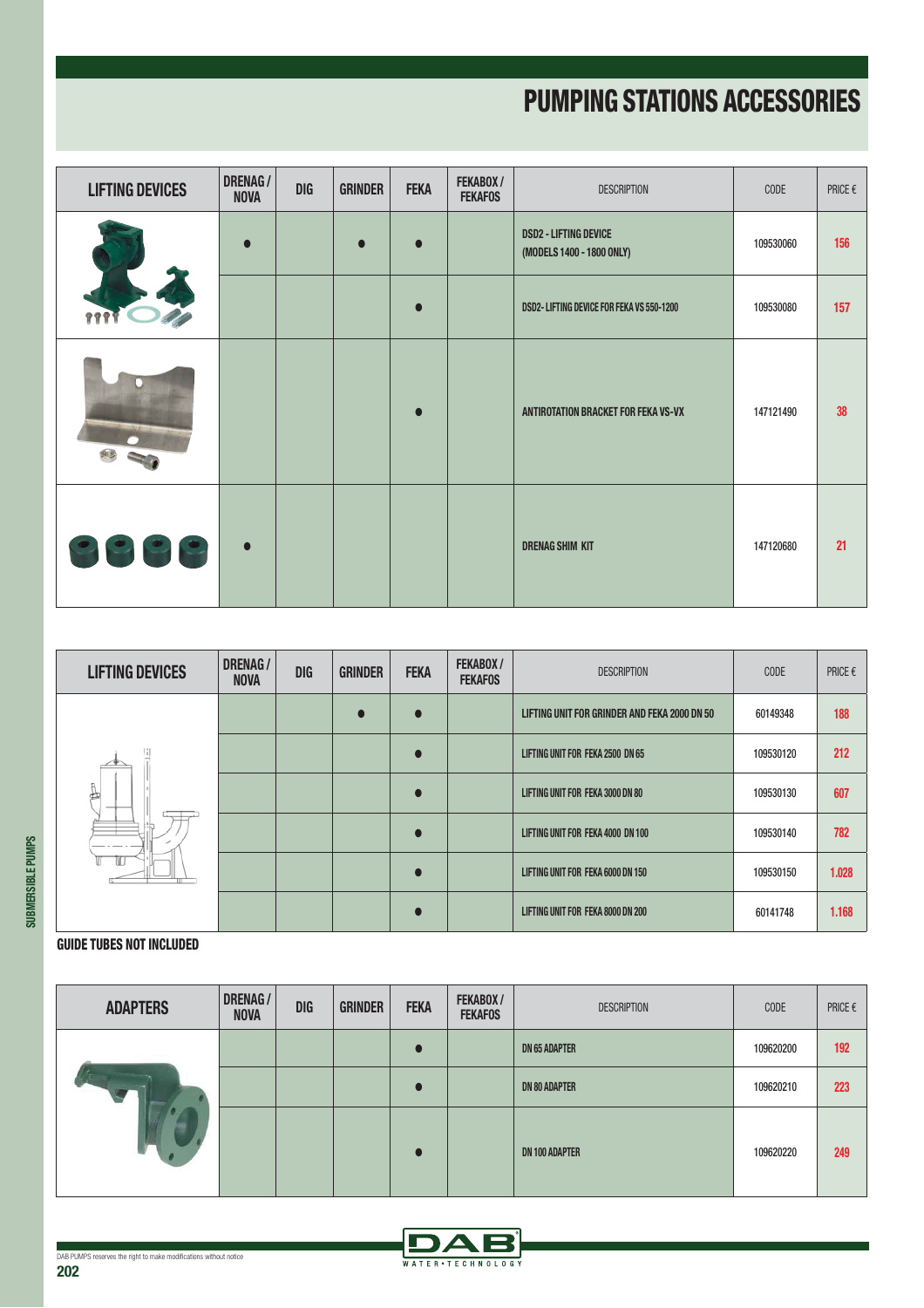

| <b>STEPS</b> | <b>DRENAG/</b><br><b>NOVA</b> | <b>DIG</b> | <b>GRINDER</b> | <b>FEKA</b> | FEKABOX/<br><b>DESCRIPTION</b><br><b>FEKAFOS</b> |                                                           | <b>CODE</b> | PRICE $\epsilon$ |
|--------------|-------------------------------|------------|----------------|-------------|--------------------------------------------------|-----------------------------------------------------------|-------------|------------------|
|              |                               |            |                |             |                                                  | STEP - 300 MM. HIGH (ONLY FOR FEKAFOS 550)                | 564069600   | 466              |
|              |                               |            |                |             |                                                  | STEP - 300 MM. HIGH (ONLY FOR FEKAFOS 1200-<br>2000-3800) | 60161282    | 272              |

| <b>BATTERIES</b>  | <b>DRENAG/</b><br><b>NOVA</b> | <b>DIG</b> | <b>GRINDER</b> | <b>FEKA</b> | <b>SOCCORRER</b> | FEKABOX/<br><b>FEKAFOS</b> | <b>DESCRIPTION</b>                  | <b>CODE</b> | PRICE $\epsilon$ |
|-------------------|-------------------------------|------------|----------------|-------------|------------------|----------------------------|-------------------------------------|-------------|------------------|
|                   |                               |            |                |             |                  |                            | <b>BATTERIA 45 AH AUTOTRAZIONE</b>  | 60112707    | on request       |
|                   |                               |            |                |             |                  |                            | <b>BATTERIA 60 AH AUTOTRAZIONE</b>  | 60112708    | on request       |
|                   |                               |            |                |             |                  |                            | <b>BATTERIA 100 AH AUTOTRAZIONE</b> | 60112709    | on request       |
| <b>DID</b>        |                               |            |                |             |                  |                            | <b>BATTERIA 180 AH AUTOTRAZIONE</b> | 60112752    | on request       |
|                   |                               |            |                |             |                  |                            | <b>BATTERIA 60 AH ERMETICA</b>      | 60112710    | on request       |
|                   |                               |            |                |             |                  |                            | <b>BATTERIA 90 AH ERMETICA</b>      | 60112711    | on request       |
| <b>COLLECTION</b> |                               |            |                |             |                  |                            | <b>BATTERY SUPPORT</b>              | 60112705    | 104              |

BATTERY SUPPORT ONLY FOR 100 AH, 45 AH, 60AH MODEL



**SUBMERSIBLE PUMPS**

SUBMERSIBLE PUMPS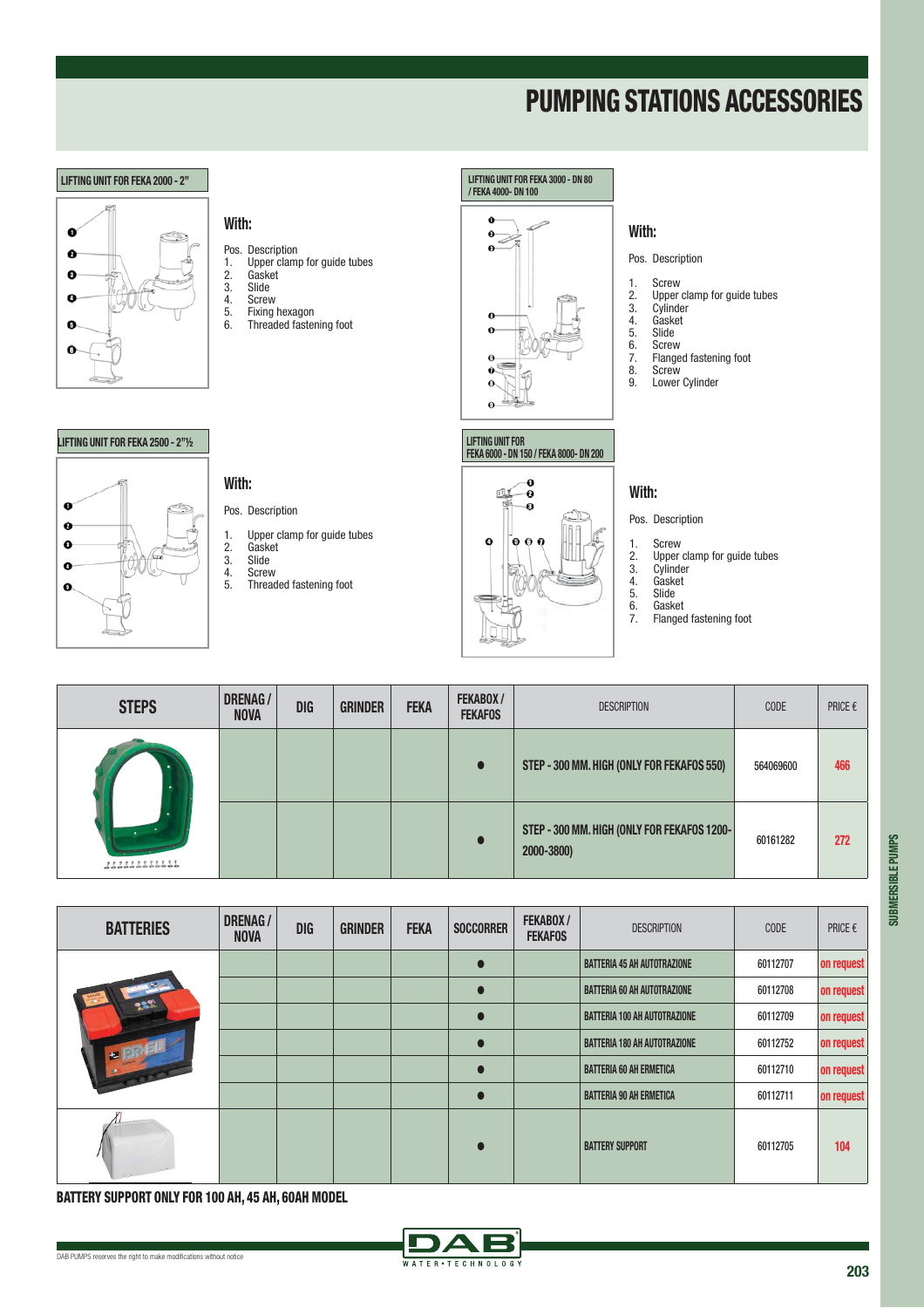

### E-BOX PANELS FOR 1 / 2 PUMPS

Electric panel for the protection and automatic operation through the floating level sensor or two single-phase or threephase electric submersible pumps (direct start) installed in pairs.

Thanks to the possibility of adjusting the current pump, e.box framework is compatible with all models with a current comprised between 1 and 12 A

• Ideal for filling/draining stations

 $C \in$ 

- designed for Single-phase and three-phase pumps
- Working with float switches (max.5) (2/3 functions, 2 protections)
- Working with level probes (max.5)  $(2/3$  functions, 2 protections)
- Working with depths sensors(0-10V / 4...20mA)
- Adjustable integrated Amperometric protection
- Exchange of the pumps starting order (each start)

#### TECHNICAL DATA

| <b>MODEL</b>                                                    | <b>CODE</b> | PRICE € | <b>VOLTAGE</b><br>50 HZ | <b>STARTING</b> | <b>NOMINAL</b><br>P <sub>2</sub> |                           | <b>MAX</b><br><b>CURRENT</b> | $N^{\circ}$<br>CONNECTABLE |  |
|-----------------------------------------------------------------|-------------|---------|-------------------------|-----------------|----------------------------------|---------------------------|------------------------------|----------------------------|--|
|                                                                 |             |         |                         |                 | kWx2                             | HP X2                     | A                            | <b>FLOATS</b>              |  |
|                                                                 |             |         | 1 X 230 V               |                 | 2.2                              | $\sim$<br>-5              |                              |                            |  |
| <b>E-BOX 2D M/T 12 A</b><br>(for 2 single or three phase pumps) | 60114868    | 585     | 3 X 230 V               | <b>DIRECT</b>   | 3                                |                           | $12 + 12$                    | 2 to 5                     |  |
|                                                                 |             |         | 3 X 400 V               |                 | 5.5                              | 7.5                       |                              |                            |  |
| E-BOX 2D M 40 mF 12 A<br>(for 2 single phase pumps)             | 60114869    | 609     | 1 X 230 V               | <b>DIRECT</b>   | 2.2                              | $\Omega$<br>$\mathcal{L}$ | $12 + 12$                    | 2 to 5                     |  |

#### NEW E-BOX AVAILABLE IN APRIL 2014



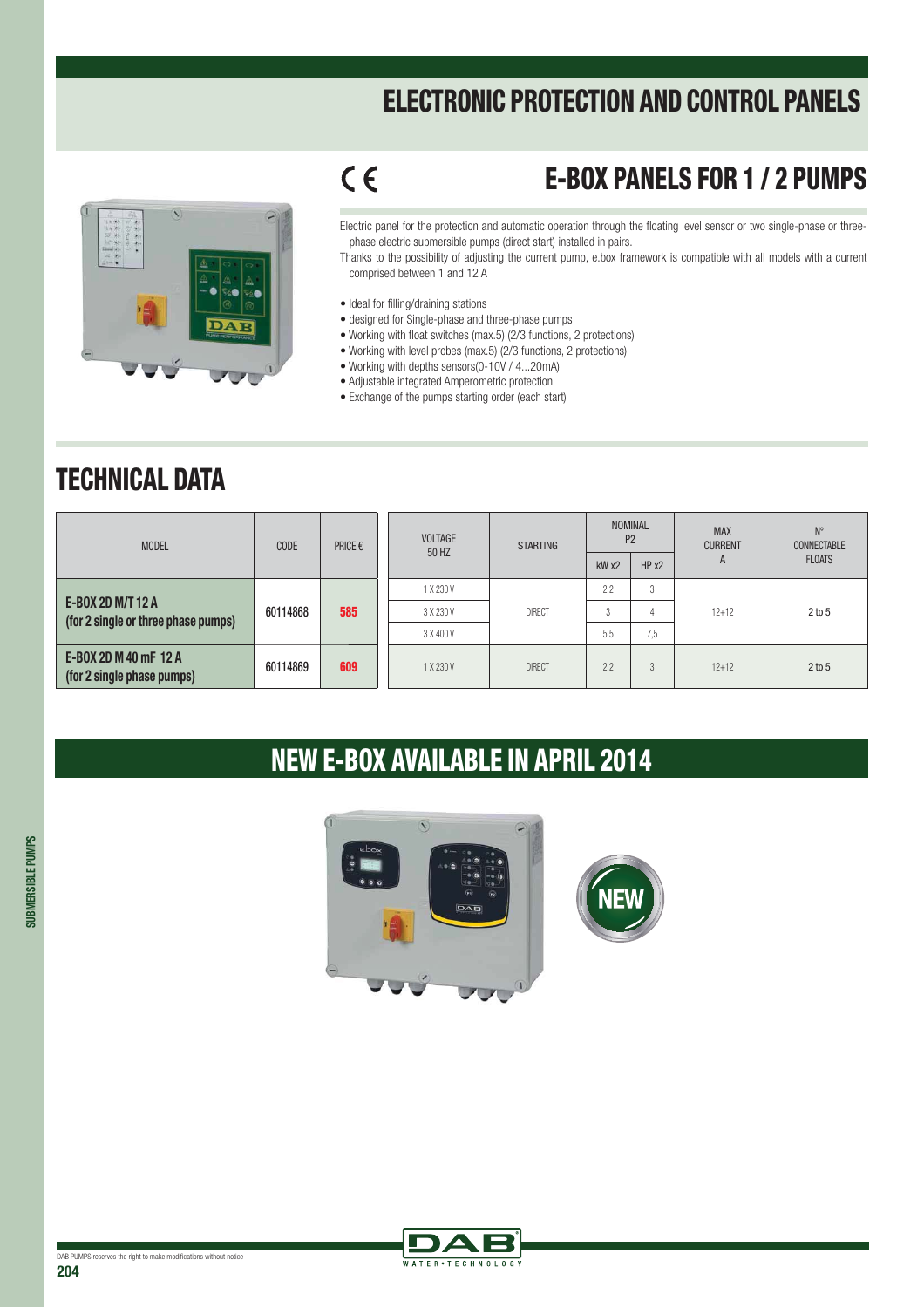#### NOVA/DRENAG SERIES + PANELS - SELECTION TABLES

| PUMP MODEL                | <b>CODE</b> | PRICE $\epsilon$<br><b>FOR EACH</b><br><b>PUMP</b> | <b>VOLTAGE</b> | P <sub>1</sub><br><b>MAX</b> | kW   | HP   | <b>IN A</b> | STA.          |
|---------------------------|-------------|----------------------------------------------------|----------------|------------------------------|------|------|-------------|---------------|
| <b>NOVA 600 M-NA - SV</b> | 103002754   | 282                                                | $1x230V -$     | 0.8                          | 0.55 | 0.75 | 3.4         | <b>DIRECT</b> |
| <b>NOVA 600 T-NA - SV</b> | 103005814   | 262                                                | $3x400V -$     | 0.8                          | 0.55 | 0.75 | 1.6         | <b>DIRFCT</b> |
| DRENAG 1000 M-NA          | 103041010   | 772                                                | $1X230V -$     | 1.29                         |      | 1.36 | 6           | <b>DIRFCT</b> |
| DRENAG 1000 T-NA          | 103041020   | 765                                                | $3X400V -$     | 1,18                         |      | 1.36 | 2.43        | <b>DIRFCT</b> |
| <b>DRENAG 1200 M-NA</b>   | 103041050   | 849                                                | 1X230V~        | 1.85                         | 1.2  | 1.6  | 7.5         | <b>DIRFCT</b> |
| DRENAG 1200 T-NA          | 103041060   | 842                                                | $3X400V -$     | 1.65                         | 1.2  | 1.6  | 3.24        | <b>DIRFCT</b> |
| <b>DRENAG 1600 T-NA</b>   | 60141711    | 867                                                | $3X400V -$     | 1,6                          | 1.1  | 1.5  | 3           | <b>DIRFCT</b> |
| DRENAG 2000 T-NA          | 60141712    | 887                                                | $3X400V -$     | 2                            | 1.4  | 1.9  | 4.1         | <b>DIRFCT</b> |
| DRENAG 2500 T-NA          | 60141713    | 917                                                | $3X400V -$     | 3.1                          | 1.8  | 2.4  | 5.3         | <b>DIRFCT</b> |
| DRENAG 3000 T-NA          | 60141714    | 947                                                | $3X400V -$     | 3.5                          | 2,2  | 2.9  | 6.2         | <b>DIRFCT</b> |
| DRENAG 1400 M             | 103010040   | 1.307                                              | $1X230V -$     | 2                            | 1.1  | 1.5  | 9,2         | <b>DIRECT</b> |

| <b>MODEL</b>         | <b>CODE</b> | PRICE € |
|----------------------|-------------|---------|
| <b>E.BOX 2D M/T</b>  | 60114868    | 585     |
| <b>E.BOX 2D 40µF</b> | 60114869    | 609     |

#### DIG SERIES + PANELS - SELECTION TABLES

| PUMP MODEL              | CODE     | PRICE $\epsilon$<br><b>FOR EACH</b><br><b>PUMP</b> | <b>VOLTAGE</b> | P <sub>1</sub><br><b>MAX</b> | kW  | HP  | <b>IN A</b> | STA.          |   |
|-------------------------|----------|----------------------------------------------------|----------------|------------------------------|-----|-----|-------------|---------------|---|
| <b>DIG 1100 M-NA</b>    | 60141688 | 1.980                                              | $1X230V -$     | 1.7                          | 1.1 | 1.5 | 7.8         | <b>DIRFCT</b> |   |
| <b>DIG 1100 T-NA</b>    | 60141689 | 1.949                                              | $3X400V -$     | 1.7                          | 1.1 | 1.5 | 3           | <b>DIRECT</b> |   |
| <b>DIG 1500 T-NA</b>    | 60141690 | 2.026                                              | $3X400V -$     | 2,4                          | 1.5 | 2   | 4,3         | <b>DIRECT</b> |   |
| <b>DIG 1800 T-NA</b>    | 60141691 | 2.070                                              | $3X400V -$     | 3.2                          | 1.8 | 2.4 | 5.3         | <b>DIRECT</b> | Е |
| <b>DIG 2200 T-NA</b>    | 60141692 | 2.142                                              | $3X400V -$     | 3.7                          | 2.2 | 3   | 6.4         | <b>DIRECT</b> |   |
| <b>DIG 3700 AP T-NA</b> | 60141693 | 5.143                                              | $3X400V -$     | 4,4                          | 3.7 | 5   | 7.7         | <b>DIRFCT</b> |   |
| <b>DIG 3700 MP T-NA</b> | 60141695 | 5.298                                              | 3X400V~        | 4,9                          | 3,7 | 5   | 8.5         | <b>DIRECT</b> |   |

| <b>MODEL</b>        | <b>CODE</b> | PRICE € |
|---------------------|-------------|---------|
| <b>E.BOX 2D M/T</b> | 60114868    | 585     |

#### GRINDER SERIES + PANELS - SELECTION TABLES

| PUMP MODEL               | <b>CODE</b> | <b>PRICE €</b><br><b>FOR EACH</b><br><b>PUMP</b> | <b>VOLTAGE</b>   | P <sub>1</sub><br><b>MAX</b> | kW | HP  | <b>IN A</b> | STA.          |
|--------------------------|-------------|--------------------------------------------------|------------------|------------------------------|----|-----|-------------|---------------|
| <b>GRINDER 1000 M-NA</b> | 60141603    | 1.124                                            | $1X220 - 240V -$ | 1.5                          |    | 1,3 | 8           | <b>DIRFCT</b> |
| <b>GRINDER 1000 T</b>    | 60141602    | 1.050                                            | $3X400V -$       | .6                           |    | i.3 | 2.8         | <b>DIRFCT</b> |
| <b>GRINDER 1200 T</b>    | 60141599    | 1.267                                            | $3X400V -$       | 2.7                          | .5 | 2   | 4.7         | <b>DIRECT</b> |
| <b>GRINDER 1600 T</b>    | 60141588    | 1.329                                            | $3X400V -$       | 3,3                          | .8 | 2.4 | 5.8         | <b>DIRECT</b> |
| <b>GRINDER 1800 T</b>    | 103010560   | 1.503                                            | 3X400V           | 2                            | .5 | 2   | 3,8         | <b>DIRECT</b> |

| <b>MODEL</b>        | <b>CODE</b> | <b>PRICE €</b> |
|---------------------|-------------|----------------|
| <b>E.BOX 2D M/T</b> | 60114868    | 585            |

#### FEKA SERIES + PANELS - SELECTION TABLES

| PUMP MODEL         | CODE      | PRICE $\epsilon$<br><b>FOR EACH</b><br><b>PUMP</b> | <b>VOLTAGE</b>   | P <sub>1</sub><br><b>MAX</b> | kW   | HP   | <b>IN A</b>    | STA.          |
|--------------------|-----------|----------------------------------------------------|------------------|------------------------------|------|------|----------------|---------------|
| FEKA 600 M-NA - SV | 103002784 | 266                                                | 1X220-240V~      | 1                            | 0.55 | 0.75 | 4.3            | <b>DIRFCT</b> |
| FEKA 600 T-NA - SV | 103005824 | 245                                                | $3X400V -$       | 1                            | 0.55 | 0.75 | 1.7            | <b>DIRECT</b> |
| FEKA GL 750 M-NA   | 60141716  | 424                                                | 1x 230 V         | 0.9                          | 0.6  | 0.8  | 4.1            | <b>DIRECT</b> |
| FEKA GL 1000 M-NA  | 60141719  | 534                                                | 1x 230 V         | 1.6                          | 1.1  | 1.5  | $\overline{7}$ | <b>DIRFCT</b> |
| FEKA VS 550 M-NA   | 103040010 | 476                                                | $1X220 - 240V -$ | 927                          | 0,55 | 0.75 | 4.2            | <b>DIRECT</b> |
| FEKA VX 550 M-NA   | 103045010 | 403                                                | $1X220 - 240V -$ | 927                          | 0.55 | 0.75 | 4.2            | <b>DIRECT</b> |
| FEKA VS 550 T-NA   | 103040020 | 470                                                | $3X400V -$       | 900                          | 0.55 | 0.75 | 1.64           | <b>DIRECT</b> |
| FEKA VS 750 M-NA   | 103040050 | 564                                                | $1X220 - 240V -$ | 1111                         | 0.75 |      | 5.13           | <b>DIRECT</b> |
| FEKA VX 750 M-NA   | 103045050 | 480                                                | $1X220 - 240V -$ | 1111                         | 0.75 |      | 5.13           | <b>DIRECT</b> |
| FEKA VS 750 T-NA   | 103040060 | 558                                                | $3X400V -$       | 1038                         | 0,75 |      | 1.94           | <b>DIRECT</b> |
| FEKA VX 750 T-NA   | 103045060 | 474                                                | 3X400V~          | 1038                         | 0.75 |      | 1.94           | <b>DIRECT</b> |

| <b>MODEL</b>        | <b>CODE</b> | PRICE € |
|---------------------|-------------|---------|
| <b>E.BOX 2D M/T</b> | 60114868    | 585     |



**SUBMERSIBLE PUMPS**

SUBMERSIBLE PUMPS

DA E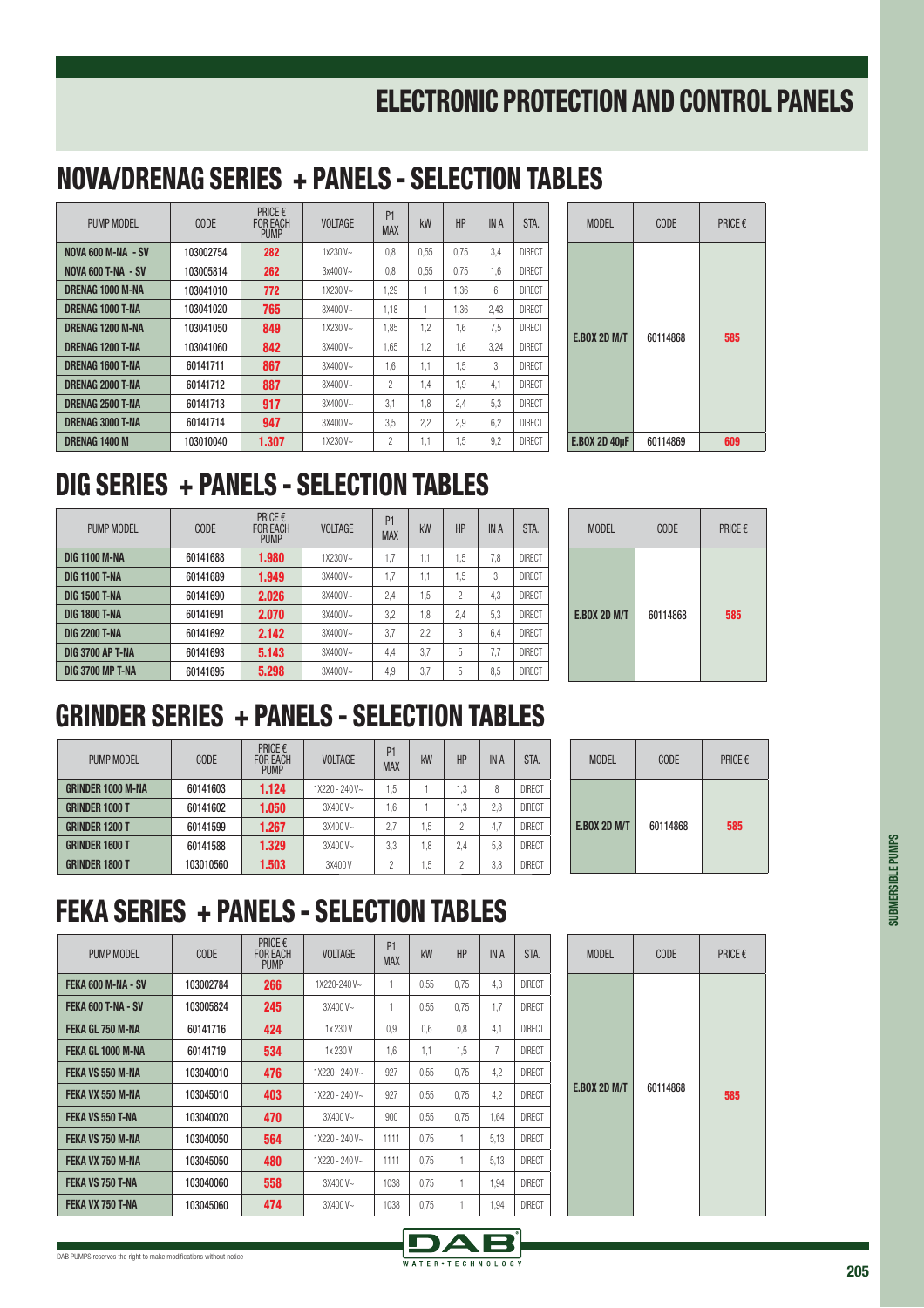| <b>PUMP</b><br><b>MODEL</b> | <b>CODE</b> | PRICE $\epsilon$<br><b>FOR EACH</b><br><b>PUMP</b> | <b>VOLTAGE</b> | P <sub>1</sub><br><b>MAX</b> | <b>kW</b>    | HP   | IN A | STA.          |                      | <b>MODEL</b> | <b>CODE</b> | PRICE $\epsilon$ |
|-----------------------------|-------------|----------------------------------------------------|----------------|------------------------------|--------------|------|------|---------------|----------------------|--------------|-------------|------------------|
| FEKA VS 1000 M-NA           | 103040090   | 681                                                | 1X220 - 240 V~ | 1469                         | $\mathbf{1}$ | 1,36 | 6,63 | <b>DIRECT</b> |                      |              |             |                  |
| FEKA VS 1000 T-NA           | 103040100   | 675                                                | 3X400V~        | 1374                         | 1            | 1,36 | 2,51 | <b>DIRECT</b> |                      |              |             |                  |
| <b>FEKA VX 1000 M-A</b>     | 103045080   | 609                                                | 1X220 - 240 V~ | 1469                         | 1            | 1,36 | 6,63 | <b>DIRECT</b> |                      |              |             |                  |
| FEKA VX 1000 M-NA           | 103045090   | 583                                                | 1X220 - 240 V~ | 1469                         | 1            | 1,36 | 6,63 | <b>DIRECT</b> |                      |              |             |                  |
| FEKA VS 1200 M-NA           | 103040130   | 752                                                | 1X220 - 240 V~ | 1936                         | 1,2          | 1,6  | 8,63 | <b>DIRECT</b> |                      |              |             |                  |
| FEKA VS 1200 T-NA           | 103040140   | 746                                                | 3X400V~        | 1865                         | 1,2          | 1,6  | 3,44 | <b>DIRECT</b> |                      |              |             |                  |
| FEKA VX 1200 M-NA           | 103045130   | 643                                                | 1X220 - 240 V~ | 1936                         | 1,2          | 1,6  | 8,63 | <b>DIRECT</b> |                      |              |             |                  |
| FEKA VX 1200 T-NA           | 103045140   | 637                                                | 3X400V~        | 1865                         | 1,2          | 1,6  | 3,44 | <b>DIRECT</b> |                      |              |             |                  |
| <b>FEKA 1800 T</b>          | 103010360   | 1.215                                              | 3X400V         | 1,9                          | 1,5          | 2    | 3,7  | <b>DIRECT</b> |                      |              |             |                  |
| <b>FEKA 2015.2 MNA</b>      | 60145479    | 1.072                                              | 1X230V~        | 1,6                          | 1,1          | 1,5  | 8    | <b>DIRECT</b> |                      |              |             |                  |
| <b>FEKA 2015.2 TNA</b>      | 60145480    | 1.015                                              | 3X400V~        | 1,5                          | 1,1          | 1,5  | 2,8  | <b>DIRECT</b> |                      |              |             |                  |
| <b>FEKA 2025.2 TNA</b>      | 60145481    | 1.077                                              | 3X400V~        | 2,2                          | 1,8          | 2,4  | 4,1  | <b>DIRECT</b> |                      |              |             |                  |
| <b>FEKA 2030.2 TNA</b>      | 60145482    | 1.128                                              | 3X400V~        | 3,3                          | 2,2          | 3    | 5,6  | <b>DIRECT</b> | <b>E.BOX 2D M/T</b>  |              |             |                  |
| <b>FEKA 2508.4T</b>         | 60141723    | 1.311                                              | 3X400V~        | 0,8                          | 0,6          | 0,8  | 1,5  | <b>DIRECT</b> |                      |              | 60114868    | 585              |
| <b>FEKA 2515.4T</b>         | 60141724    | 1.382                                              | 3X400V~        | 1,2                          | 1,1          | 1,5  | 3,3  | <b>DIRECT</b> |                      |              |             |                  |
| <b>FEKA 2500.4T</b>         | 103018080   | 1.463                                              | 3X400V~        | 2,8                          | 1,4          | 1,9  | 4,9  | <b>DIRECT</b> |                      |              |             |                  |
| <b>FEKA 2515.2T</b>         | 60141726    | 1.288                                              | 3X400V~        | 1,9                          | 1,1          | 1,5  | 3,3  | <b>DIRECT</b> |                      |              |             |                  |
| <b>FEKA 2500.2T</b>         | 103018000   | 1.357                                              | 3X400V~        | 2,8                          | 1,8          | 2,4  | 4,7  | <b>DIRECT</b> |                      |              |             |                  |
| <b>FEKA 2700.2T</b>         | 103018040   | 1.416                                              | 3X400V~        | 3                            | 2,18         | 2,9  | 5,7  | <b>DIRECT</b> |                      |              |             |                  |
| <b>FEKA 3030.4T</b>         | 60141727    | 1.942                                              | 3X400V~        | 2,5                          | 1,8          | 2,4  | 5,6  | <b>DIRECT</b> |                      |              |             |                  |
| <b>FEKA 3040.4T</b>         | 60141728    | 2.142                                              | 3X400V~        | 2,8                          | 2,8          | 3,7  | 6,3  | <b>DIRECT</b> |                      |              |             |                  |
| <b>FEKA 3000.4T</b>         | 103018090   | 2.275                                              | 3X400V~        | 4,6                          | 3,1          | 4,1  | 9,5  | <b>DIRECT</b> |                      |              |             |                  |
| <b>FEKA 3030.2T</b>         | 60141729    | 1.855                                              | 3X400V~        | 3                            | 2.3          | 3,1  | 5,3  | <b>DIRECT</b> |                      |              |             |                  |
| <b>FEKA 3040.2T</b>         | 60141730    | 1.944                                              | 3X400V~        | 3,5                          | 2.9          | 3,9  | 6,1  | <b>DIRECT</b> |                      |              |             |                  |
| <b>FEKA 3000.2T</b>         | 103018010   | 2.072                                              | 3X400V~        | 5                            | 3,6          | 4,8  | 8,8  | <b>DIRECT</b> | <b>E.BOX 2D 40µF</b> |              |             |                  |
| <b>FEKA 3500.2T</b>         | 103018050   | 2.151                                              | 3X400V~        | 5                            | 4,2          | 5,6  | 9,82 | <b>DIRECT</b> |                      |              |             |                  |
| <b>FEKA 3700.2T</b>         | 103018060   | 2.329                                              | 3X400V~        | 6                            | 5,5          | 7,3  | 11   | <b>DIRECT</b> |                      |              |             |                  |
| <b>FEKA 4050.4T</b>         | 60141734    | 3.738                                              | 3X400V~        | 5                            | 3,8          | 5,1  | 9,1  | <b>DIRECT</b> |                      |              |             |                  |
| <b>FEKA 1400 M</b>          | 103010240   | 1.195                                              | 1X220 - 240 V~ | 1,8                          | 1,1          | 1,5  | 8,5  | <b>DIRECT</b> |                      | 60114869     | 609         |                  |
| <b>FEKA 2508.4M-NA</b>      | 60141722    | 1.369                                              | 1X230V~        | 0.9                          | 0.6          | 0.8  | 4,6  | <b>DIRECT</b> |                      |              |             |                  |

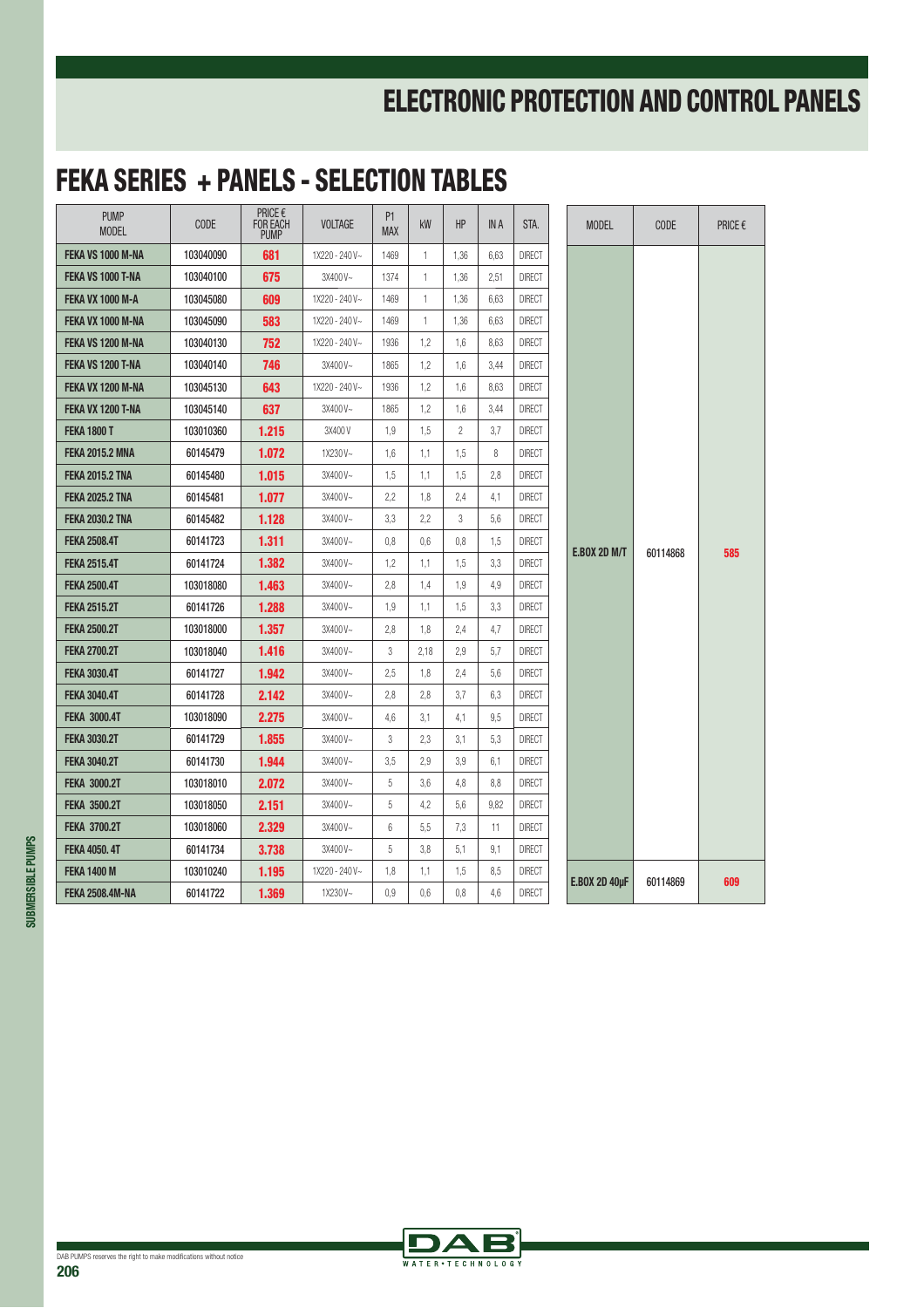

**ED1,3M**



#### $C<sub>6</sub>$

Supplied on the box in self-extinguishing thermoplastic material, complete with brackets for wall mounting. The framework is self-protected and protects the pump from overload, short circuits with manual reset. The models ED3M, ED3MHS, from ED2,5 to ED30T SD can handle the signal over temperature protection if the pump is provided with it.

The models ED3MHS and ED2, 4MHS are provided with additional electrolytic condenser for high startup torque.

#### ED - PANELS FOR 1 PUMP

**Complete with:** - Power line switch with pad lockable door handle (except in single-phase version)

- Self-protected transformer for the power supply of the external controls

- Terminals for connecting the electric pump and the float / pressure control switches

- Terminals without potential for controlling alarm and remote installation of an audible / visual alarm

- Button on the front panel for manual operation (single phase versions)

- Switch on the front panel for manual operation - 0 - Automatic

- Amperometric protection reports
- Pump running indicator
- Voltage indicator

-Limits of use ambient temperature: -10° C +40° C

-Degree of protection IP55

#### TECHNICAL DATA

| <b>MODEL</b>     | CODE       | PRICE $\epsilon$ | <b>VOLTAGE</b> | <b>STARTING</b>     |                | <b>NOMINAL</b><br>P <sub>2</sub> | <b>MAX</b><br><b>CURRENT</b> | $N^{\circ}$        |
|------------------|------------|------------------|----------------|---------------------|----------------|----------------------------------|------------------------------|--------------------|
|                  |            |                  | 50 HZ          |                     | kW             | HP                               | $\mathsf{A}$                 | CONNECTABLE FLOATS |
| <b>ED1,3M</b>    | 108320320  | 402              | 1 X 230 V      | <b>DIRECT</b>       | $\mathbf{1}$   | 1,36                             | $\boldsymbol{9}$             | 1 or 2             |
| <b>ED1,6M</b>    | 108320380  | 333              | 1 X 230 V      | <b>DIRECT</b>       | 1,2            | 1,6                              | 12                           | 1 or 2             |
| <b>ED2,4M</b>    | 108320490  | 375              | 1 X 230 V      | <b>DIRECT</b>       | 1,8            | 2,4                              | 15,5                         | 1 or 2             |
| ED3M             | 108320360  | 453              | 1 X 230 V      | <b>DIRECT</b>       | 1,1            | 1,5                              | 12                           | 1 or 2             |
| <b>ED3MHS</b>    | 108320370  | 641              | 1 X 230 V      | <b>DIRECT</b>       | 1,1            | 1,5                              | 12                           | 1 or 2             |
| ED2,4MHS         | on request | on request       | 1 X 230 V      | <b>DIRECT</b>       | 1,8            | 2,4                              | 15,5                         | 1 or 2             |
| ED1T             | 108320330  | 458              | 3 x 400 V      | <b>DIRECT</b>       | 0,74           | $\mathbf{1}$                     | 2,5                          | 1 or 2             |
| <b>ED1,5T</b>    | 108320340  | 468              | 3 x 400 V      | <b>DIRECT</b>       | 1,1            | 1,5                              | $\overline{4}$               | 1 or 2             |
| <b>ED2,5T</b>    | 108320350  | 486              | 3 x 400 V      | <b>DIRECT</b>       | 1,8            | 2,5                              | 6,3                          | 1 or 2             |
| ED4T             | 108320610  | 577              | 3 x 400 V      | <b>DIRECT</b>       | $\mathfrak{Z}$ | $\overline{4}$                   | $\boldsymbol{9}$             | 1 or 2             |
| <b>ED7,5T</b>    | 108320630  | 590              | 3 x 400 V      | <b>DIRECT</b>       | 5,5            | 7,5                              | 12                           | 1 or 2             |
| ED8T             | 108320640  | 632              | 3 x 400 V      | <b>DIRECT</b>       | $6\,$          | 8                                | 15,5                         | 1 or 2             |
| <b>ED15T</b>     | 108320650  | 698              | 3 x 400 V      | <b>DIRECT</b>       | 11             | 15                               | 32                           | 1 or 2             |
| <b>ED7,5T SD</b> | 108320840  | 788              | 3 x 400 V      | $\mathsf{Y}/\Delta$ | 5,5            | 7,5                              | 16                           | 1 or 2             |
| ED15T SD         | 108320670  | 904              | 3 x 400 V      | $Y/\Delta$          | 11             | 15                               | 23                           | 1 or 2             |
| <b>ED20T SD</b>  | 108320680  | 1.000            | 3 x 400 V      | $Y/\Delta$          | 15             | 20                               | 23                           | 1 or 2             |
| <b>ED25T SD</b>  | 108320690  | 1.218            | 3 x 400 V      | $Y/\Delta$          | 18,5           | 25                               | 38                           | 1 or 2             |
| <b>ED30T SD</b>  | 108320700  | 1.508            | 3 x 400 V      | $\mathsf{Y}/\Delta$ | 22             | 30                               | 47                           | 1 or 2             |

WATER . TECHNOLOG

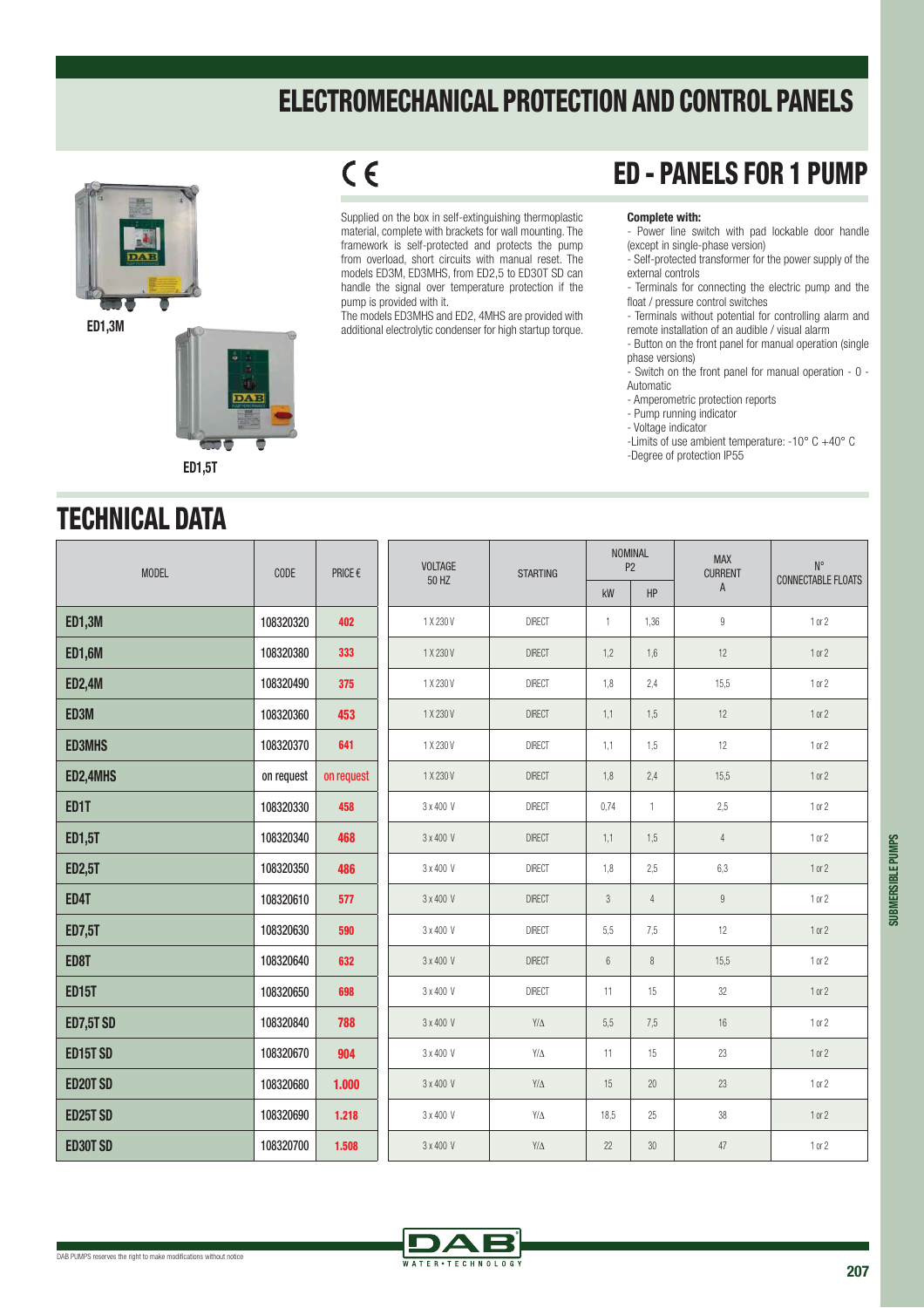

**COUNTY** 

 $C<sub>6</sub>$ Supplied on the box in self-extinguishing thermoplastic material and in metal models E2D50TSD and

E2D60TSD, complete with brackets for wall mounting. The framework is self-protected and protects the pump from overload, short circuits with manual reset. The models E2D6M, E2D6MHS, from E2D5T to E2D60T SD can handle the signal over temperature protection if the pump is provided with it.

The models E2D6MHS IS provided with additional electrolytic condenser for high startup torque.

#### E2D - PANEL FOR 2 PUMPS

**Complete with:** - Power line switch with pad lockable door handle (except in single-phase version)

- Self-protected transformer for the power supply of the external controls
- Exchange model for the alternation of starting pumps - Terminals for connecting the electric pump and the float / pressure control switches

- Terminals without potential for controlling alarm and remote installation of an audible / visual alarm

- Button on the front panel for manual operation (single phase versions)

- Switch on the front panel for manual operation - 0 - Automatic

- Amperometric protection reports
- Pump running indicator
- Voltage indicator
- -Limits of use ambient temperature: -10° C +40° C

-Degree of protection IP55

#### TECHNICAL DATA

**E2D3T**

| <b>MODEL</b>     | CODE      | PRICE € | <b>VOLTAGE</b> | <b>STARTING</b> | <b>NOMINAL</b><br>P <sub>2</sub> |             | <b>MAX</b><br><b>CURRENT</b> | $N^{\circ}$<br>CONNECTABLE |
|------------------|-----------|---------|----------------|-----------------|----------------------------------|-------------|------------------------------|----------------------------|
|                  |           |         | 50 HZ          |                 | kW                               | HP          | $\mathsf{A}$                 | <b>FLOATS</b>              |
| <b>E2D2,6M</b>   | 108320400 | 1.122   | 1 X 230 V      | <b>DIRECT</b>   | $1+1$                            | 1,36+1,36   | $\overline{9}$               | 2 or 3                     |
| <b>E2D6M HS</b>  | 108320420 | 1.383   | 1 X 230 V      | <b>DIRECT</b>   | $1,1+1,1$                        | $1,5+1,5$   | 12                           | $2$ or $3$                 |
| <b>E2D3T</b>     | 108320450 | 845     | 3 x 400 V      | <b>DIRECT</b>   | $1,1+1,1$                        | $1,5+1,5$   | $\overline{4}$               | 2 or 3                     |
| <b>E2D5T</b>     | 108320460 | 950     | 3 x 400 V      | <b>DIRECT</b>   | $1,8+1,8$                        | $2,5+2,5$   | 6,3                          | 2 or 3                     |
| <b>E2D8T</b>     | 108320710 | 1.080   | 3 x 400 V      | <b>DIRECT</b>   | $3 + 3$                          | $4 + 4$     | 9                            | $2$ or $3$                 |
| <b>E2D15T</b>    | 108320730 | 1.110   | 3 x 400 V      | <b>DIRECT</b>   | $5,5+5,5$                        | $7,5 + 7,5$ | 11,5                         | $2$ or $3$                 |
| <b>E2D16T</b>    | 108320740 | 1.127   | 3 x 400 V      | <b>DIRECT</b>   | $6 + 6$                          | $8 + 8$     | 11,5                         | $2$ or $3$                 |
| <b>E2D30T</b>    | 108320750 | 1.533   | 3 x 400 V      | <b>DIRECT</b>   | $11 + 11$                        | $15 + 15$   | 32                           | 2 or 3                     |
| <b>E2D15T SD</b> | 108320850 | 1.504   | 3 x 400 V      | $Y/\Delta$      | $5,5+5,5$                        | $7,5 + 7,5$ | 11,5                         | 2 or 3                     |
| <b>E2D30T SD</b> | 108320770 | 1.839   | 3 x 400 V      | $Y/\Delta$      | $11 + 11$                        | $15 + 15$   | 22,5                         | 2 or 3                     |
| <b>E2D40T SD</b> | 108320780 | 2.022   | 3 x 400 V      | $Y/\Delta$      | $15 + 15$                        | $20 + 20$   | 28                           | 2 or 3                     |
| <b>E2D50T SD</b> | 108320790 | 2.451   | 3 x 400 V      | $Y/\Delta$      | $18,5+18,5$                      | $25 + 25$   | 38                           | 2 or 3                     |
| <b>E2D60T SD</b> | 108320800 | 3.306   | 3 x 400 V      | $Y/\Delta$      | $22+22$                          | $30 + 30$   | 45                           | 2 or 3                     |



**SUBMERSIBLE PUMPS**

**SUBMERSIBLE PUMPS**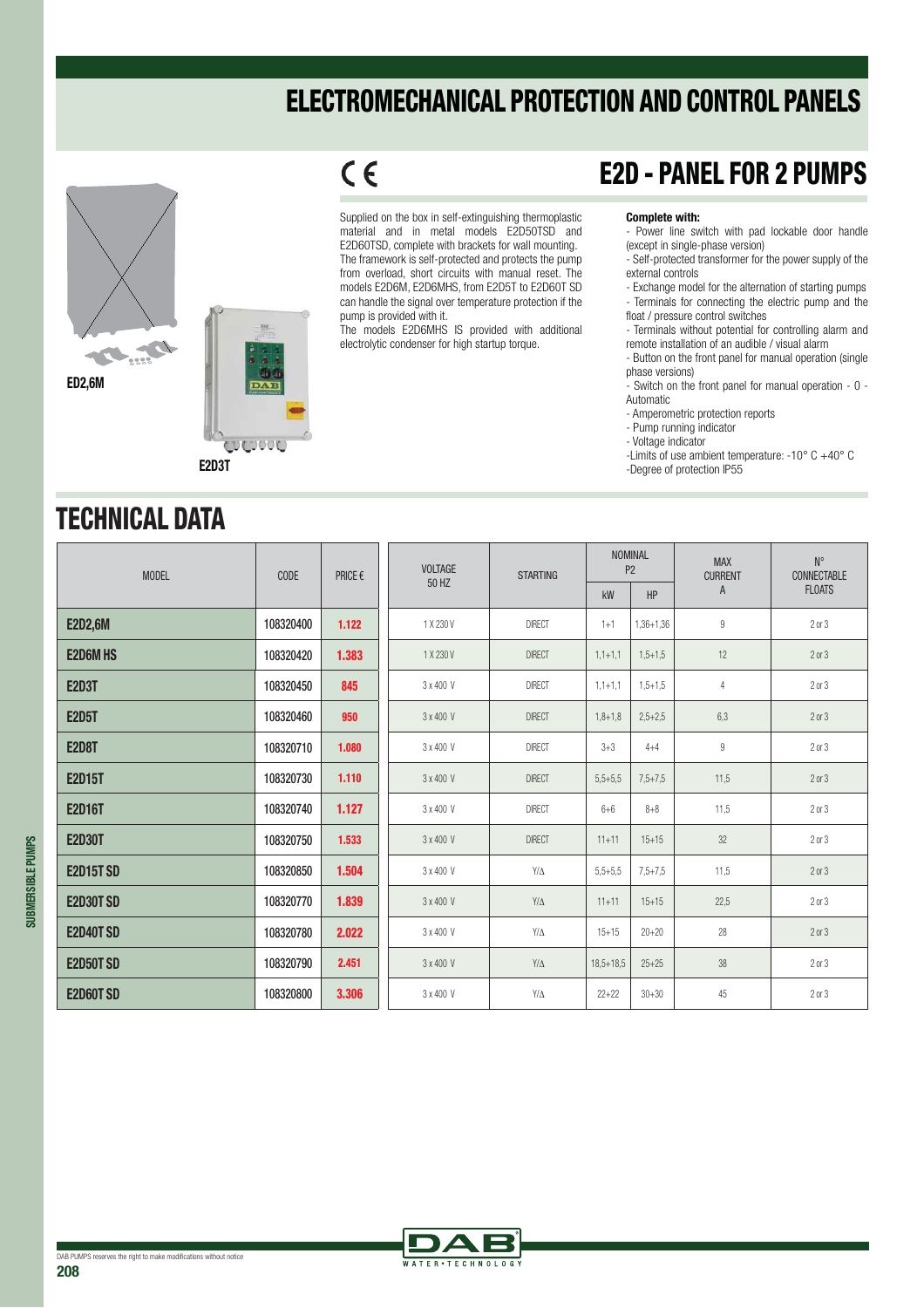

 $C<sub>6</sub>$ 

Supplied on the box in self-extinguishing thermoplastic material and in metal model E3D22,5TSD, complete with brackets for wall mounting.

The framework is self-protected and protects the pump from overload, short circuits with manual reset. The models E3D9M, E9D6MHS, from E3D12T to E3D90T SD can handle the signal over temperature protection if the pump is provided with it.

The models E3D9MHS is provided with additional electrolytic condenser for high startup torque.

#### E3D - PANELS FOR 3 PUMPS

**Complete with:** - Power line switch with pad lockable door handle (except in single-phase version)

- Self-protected transformer for the power supply of the external controls
- Exchange model for the alternation of starting pumps - Terminals for connecting the electric pump and the float / pressure control switches
- Terminals without potential for controlling alarm and
- remote installation of an audible / visual alarm - Button on the front panel for manual operation (single
- phase versions)

- Switch on the front panel for manual operation - 0 - Automatic

- Amperometric protection reports
- Pump running indicator
- Voltage indicator
- -Limits of use ambient temperature: -10° C +40° C
- -Degree of protection IP55

#### TECHNICAL DATA

| <b>MODEL</b>       | <b>CODE</b> | PRICE $\epsilon$ | <b>VOLTAGE</b> | <b>STARTING</b> | <b>NOMINAL</b>  | P <sub>2</sub> | <b>MAX</b><br><b>CURRENT</b> | $N^{\circ}$<br>CONNECTABLE |
|--------------------|-------------|------------------|----------------|-----------------|-----------------|----------------|------------------------------|----------------------------|
|                    |             |                  | 50 HZ          |                 | kW              | <b>HP</b>      | $\mathsf{A}$                 | <b>FLOATS</b>              |
| E3D3,9M            | 108330400   | 1.813            | 1 X 230 V      | <b>DIRECT</b>   | 3x1             | 3 x 1,36       | 9                            | $2$ or $3$                 |
| <b>E3D9M</b>       | 108330410   | 2.048            | 1 X 230 V      | <b>DIRECT</b>   | 3x1.1           | 3x1.5          | 12                           | $2$ or $3$                 |
| <b>E3D9MHS</b>     | 108330420   | 2.126            | 1 X 230 V      | <b>DIRECT</b>   | 3x1.1           | 3x1,5          | 12                           | $2$ or $3$                 |
| <b>E3D3T</b>       | 108330440   | 1.406            | 3 x 400 V      | <b>DIRECT</b>   | $3 \times 0,74$ | 3x1            | 2,5                          | $2$ or $3$                 |
| E3D4,5T            | 108330450   | 1.574            | 3 x 400 V      | <b>DIRECT</b>   | 3x1.1           | 3x1.5          | $\overline{4}$               | $2$ or $3$                 |
| E3D7,5T            | 60115082    | 1.709            | 3 x 400 V      | <b>DIRECT</b>   | 3x1.8           | 3x2.5          | 6,3                          | 2 or 3                     |
| <b>E3D12T</b>      | 60115083    | 1.875            | 3 x 400 V      | <b>DIRECT</b>   | 3x3             | 3x4            | 6,66                         | $2$ or $3$                 |
| E3D22,5T           | 60115084    | 1.976            | 3 x 400 V      | <b>DIRECT</b>   | 3x5.5           | 3x7.5          | 12                           | $2$ or $3$                 |
| <b>E3D24T</b>      | 60115085    | 2.197            | 3 x 400 V      | <b>DIRECT</b>   | 3x6             | $3\times8$     | 15                           | 2 or 3                     |
| <b>E3D22,5T SD</b> | 60115086    | 3.586            | 3 x 400 V      | <b>DIRECT</b>   | 3x5.5           | 3x7.5          | 16                           | 2 or 3                     |
| <b>E3D45T SD</b>   | 60115087    | 4.032            | 3 x 400 V      | <b>DIRECT</b>   | 3x11            | 3x15           | 25                           | $2$ or $3$                 |
| <b>E3D60T SD</b>   | 60115088    | 4.692            | 3 x 400 V      | <b>DIRECT</b>   | 3x15            | 3x20           | 28                           | $2$ or $3$                 |
| <b>E3D90T SD</b>   | 60115090    | 5.565            | 3 x 400 V      | <b>DIRECT</b>   | 3x22            | $3 \times 30$  | 45                           | $2$ or $3$                 |

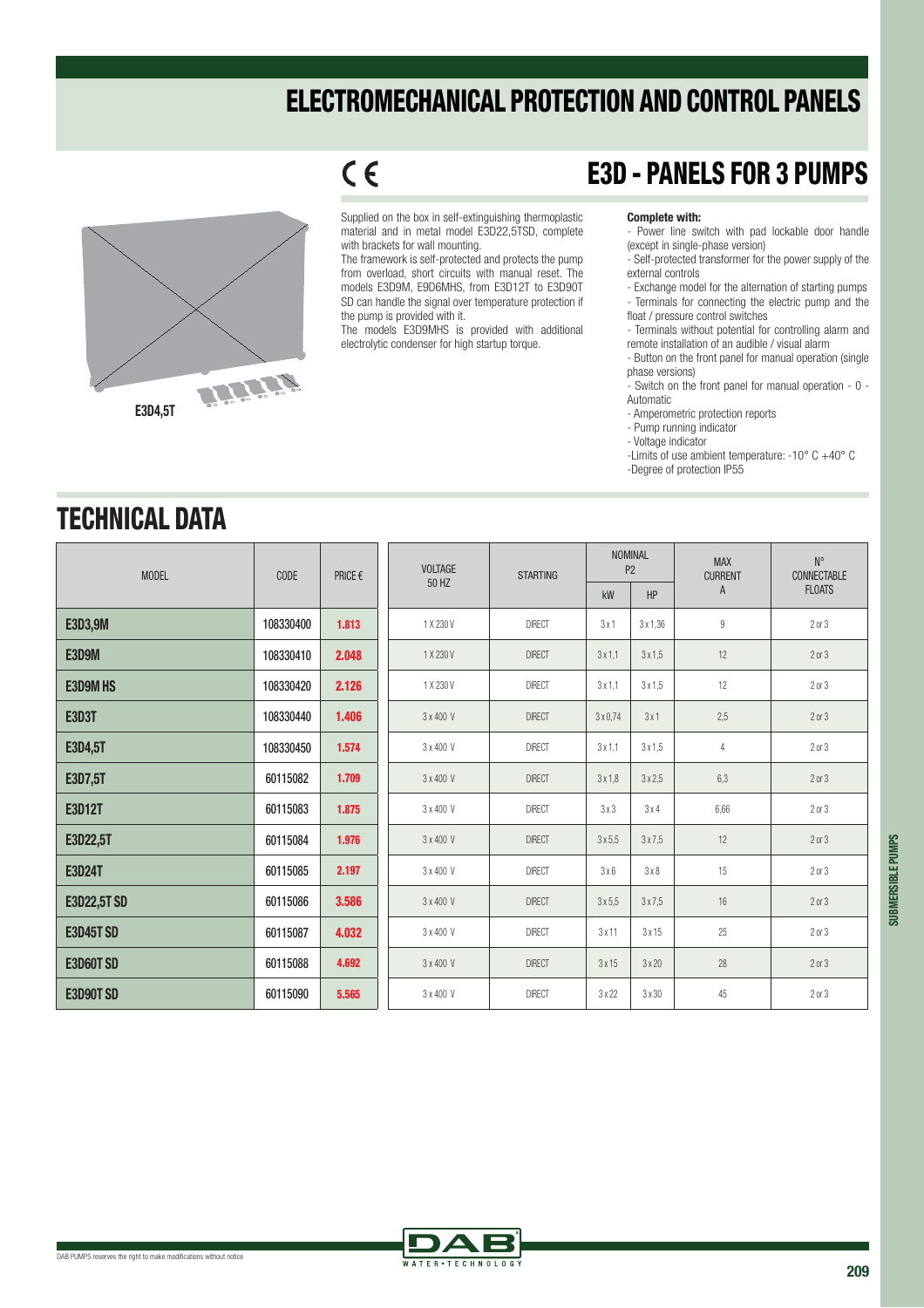#### NOVA SERIES + PANELS - SELECTION TABLES

| <b>PUMP</b>               |                  | PRICE $\epsilon$               |          |                              |      |      |               |               |             | <b>PANEL FOR</b> |              |                |            |            |
|---------------------------|------------------|--------------------------------|----------|------------------------------|------|------|---------------|---------------|-------------|------------------|--------------|----------------|------------|------------|
| <b>MODEL</b>              | CODE             | <b>FOR EACH</b><br><b>PUMP</b> | VOLTAGE. | P <sub>1</sub><br><b>MAX</b> | kW   | HP   | <b>IN A</b>   | STA.          |             | $\overline{2}$   | 3            | <b>MODEL</b>   | CODE       | PRICE€     |
|                           |                  |                                |          |                              |      |      |               |               | <b>PUMP</b> | <b>PUMPS</b>     | <b>PUMPS</b> |                |            |            |
|                           |                  |                                |          |                              |      |      |               |               | $\bullet$   |                  |              | ED1T           | 108320330  | 458        |
| NOVA 600 T-NA             | 103000064        | 257                            | 3x400V~  | 0.8                          | 0,55 | 0,75 | 1.6           | <b>DIRECT</b> |             | $\bullet$        |              | <b>E2D2T</b>   | 108320440  | on request |
|                           |                  |                                |          |                              |      |      |               |               |             |                  | $\bullet$    | <b>E3D3T</b>   | 108330440  | 1.406      |
|                           |                  |                                |          |                              |      |      |               |               | $\bullet$   |                  |              | <b>ED1,3M</b>  | 108320320  | 402        |
| <b>NOVA 180 M-NA - SV</b> | 103002694        | 146                            | 1x230V~  | 0.19                         | 0.2  | 0,28 | 0.9           | <b>DIRECT</b> |             | $\bullet$        |              | <b>E2D2.6M</b> | 108320400  | 1.122      |
|                           |                  |                                |          |                              |      |      |               |               |             |                  | $\bullet$    | E3D3,9M        | 108330400  | 1.813      |
|                           |                  |                                |          |                              |      |      |               |               | $\bullet$   |                  |              | <b>ED1,3M</b>  | 108320320  | 402        |
| <b>NOVA 200 M-NA - SV</b> | 103002704        | 175                            | 1x230V~  | 0.35                         | 0,22 | 0.3  | 1,5           | <b>DIRECT</b> |             | $\bullet$        |              | <b>E2D2.6M</b> | 108320400  | 1.122      |
|                           |                  |                                |          |                              |      |      |               |               |             |                  | $\bullet$    | E3D3,9M        | 108330400  | 1.813      |
|                           |                  |                                |          |                              |      |      |               |               | $\bullet$   |                  |              | <b>ED1,3M</b>  | 108320320  | 402        |
| <b>NOVA 600 M-NA - SV</b> | 103002754        | 282                            | 1x230V~  | 0.8                          | 0,55 | 0,75 | 3.4           | <b>DIRECT</b> |             | $\bullet$        |              | <b>E2D2.6M</b> | 108320400  | 1.122      |
|                           |                  |                                |          |                              |      |      |               |               |             |                  | $\bullet$    | E3D3,9M        | 108330400  | 1.813      |
|                           |                  |                                |          |                              |      |      |               |               | $\bullet$   |                  |              | ED1T           | 108320330  | 458        |
| <b>NOVA 600 T-NA - SV</b> | 262<br>103005814 | 3x400V~                        | 0.8      | 0,55                         | 0,75 | 1.6  | <b>DIRECT</b> |               | $\bullet$   |                  | <b>E2D2T</b> | 108320440      | on request |            |
|                           |                  |                                |          |                              |      |      |               |               |             |                  | $\bullet$    | <b>E3D3T</b>   | 108330440  | 1.406      |

| <b>PUMP</b>             |           |                                    |                |                              |              |                |                 |               |           | PANEL FOR                      |                   |                |           |            |
|-------------------------|-----------|------------------------------------|----------------|------------------------------|--------------|----------------|-----------------|---------------|-----------|--------------------------------|-------------------|----------------|-----------|------------|
| <b>MODEL</b>            | CODE      | PRICE €<br>FOR EACH<br><b>PUMP</b> | <b>VOLTAGE</b> | P <sub>1</sub><br><b>MAX</b> | kW           | HP             | <b>IN A</b>     | STA.          | 1 PUMP    | $\overline{2}$<br><b>POMPE</b> | 3<br><b>POMPE</b> | <b>MODEL</b>   | CODE      | PRICE €    |
|                         |           |                                    |                |                              |              |                |                 |               | $\bullet$ |                                |                   | <b>ED1.3M</b>  | 108320320 | 402        |
| <b>DRENAG 1000 M-NA</b> | 103041010 | 772                                | 1X230V~        | 1,29                         | $\mathbf{1}$ | 1,36           | $6\overline{6}$ | <b>DIRECT</b> |           | $\bullet$                      |                   | <b>E2D2.6M</b> | 108320400 | 1.122      |
|                         |           |                                    |                |                              |              |                |                 |               |           |                                | $\bullet$         | E3D3.9M        | 108330400 | 1.813      |
|                         |           |                                    |                |                              |              |                |                 |               | $\bullet$ |                                |                   | ED1T           | 108320330 | 458        |
| <b>DRENAG 1000 T-NA</b> | 103041020 | 765                                | 3X400V~        | 1.18                         | $\mathbf{1}$ | 1,36           | 2.43            | <b>DIRECT</b> |           | $\bullet$                      |                   | <b>E2D2T</b>   | 108320440 | on request |
|                         |           |                                    |                |                              |              |                |                 |               |           |                                | $\bullet$         | <b>E3D3T</b>   | 108330440 | 1.406      |
|                         |           |                                    |                |                              |              |                |                 |               | $\bullet$ |                                |                   | <b>ED1,3M</b>  | 108320320 | 402        |
| <b>DRENAG 1200 M-NA</b> | 103041050 | 849                                | 1X230V~        | 1,85                         | 1,2          | 1,6            | 7.5             | <b>DIRECT</b> |           | $\bullet$                      |                   | <b>E2D2.6M</b> | 108320400 | 1.122      |
|                         |           |                                    |                |                              |              |                |                 |               |           |                                | $\bullet$         | E3D3,9M        | 108330400 | 1.813      |
|                         |           |                                    |                |                              |              |                |                 |               | $\bullet$ |                                |                   | <b>ED1,5T</b>  | 108320340 | 468        |
| DRENAG 1200 T-NA        | 103041060 | 842                                | 3X400V~        | 1.65                         | 1,2          | 1,6            | 3,24            | <b>DIRECT</b> |           | $\bullet$                      |                   | <b>E2D3T</b>   | 108320450 | 845        |
|                         |           |                                    |                |                              |              |                |                 |               |           |                                | $\bullet$         | E3D4,5T        | 108330450 | 1.574      |
|                         |           |                                    |                |                              |              |                |                 |               | $\bullet$ |                                |                   | <b>ED1.6M</b>  | 108320380 | 333        |
| DRENAG 1400 M           | 103010040 | 1.307                              | 1X230V~        | $\overline{c}$               | 1,1          | 1,5            | 9.2             | <b>DIRECT</b> |           | $\bullet$                      |                   | <b>E2D4,8M</b> | 108320430 | on request |
|                         |           |                                    |                |                              |              |                |                 |               |           |                                | $\bullet$         | E3D9M          | 108330410 | 2.048      |
|                         |           |                                    |                |                              |              |                |                 |               | $\bullet$ |                                |                   | <b>ED2,5T</b>  | 108320350 | 486        |
| DRENAG 1800 T           | 103010160 | 1.356                              | 3X400V~        | 2,3                          | 1,5          | $\overline{c}$ | 4,4             | <b>DIRECT</b> |           | $\bullet$                      |                   | <b>E2D5T</b>   | 108320460 | 950        |
|                         |           |                                    |                |                              |              |                |                 |               |           |                                | $\bullet$         | E3D7,5T        | 60115082  | 1.709      |
|                         |           |                                    |                |                              |              |                |                 |               | $\bullet$ |                                |                   | <b>ED1.5T</b>  | 108320340 | 468        |
| <b>DRENAG 1600 T-NA</b> | 60141711  | 867                                | 3X400V~        | 1.6                          | 1.1          | 1,5            | 3               | <b>DIRECT</b> |           | $\bullet$                      |                   | <b>E2D3T</b>   | 108320450 | 845        |
|                         |           |                                    |                |                              |              |                |                 |               |           |                                | $\bullet$         | E3D4,5T        | 108330450 | 1.574      |
|                         |           |                                    |                |                              |              |                |                 |               | $\bullet$ |                                |                   | <b>ED2,5T</b>  | 108320350 | 486        |
| DRENAG 2000 T-NA        | 60141712  | 887                                | 3X400V~        | $\overline{2}$               | 1,4          | 1,9            | 4,1             | <b>DIRECT</b> |           | $\bullet$                      |                   | <b>E2D5T</b>   | 108320460 | 950        |
|                         |           |                                    |                |                              |              |                |                 |               |           |                                | $\bullet$         | E3D7.5T        | 60115082  | 1.709      |
|                         |           |                                    |                |                              |              |                |                 |               | $\bullet$ |                                |                   | <b>ED2,5T</b>  | 108320350 | 486        |
| DRENAG 2500 T-NA        | 60141713  | 917                                | 3X400V~        | 3,1                          | 1,8          | 2,4            | 5,3             | <b>DIRECT</b> |           | $\bullet$                      |                   | <b>E2D5T</b>   | 108320460 | 950        |
|                         |           |                                    |                |                              |              |                |                 |               |           |                                | $\bullet$         | E3D7,5T        | 60115082  | 1.709      |
|                         |           |                                    |                |                              |              |                |                 |               | $\bullet$ |                                |                   | ED4T           | 108320610 | 577        |
| <b>DRENAG 3000 T-NA</b> | 60141714  | 947                                | 3X400V~        | 3.5                          | 2,2          | 2,9            | 6.2             | <b>DIRECT</b> |           | $\bullet$                      |                   | <b>E2D8T</b>   | 108320710 | 1.080      |
|                         |           |                                    |                |                              |              |                |                 |               |           |                                | $\bullet$         | <b>E3D12T</b>  | 60115083  | 1.875      |

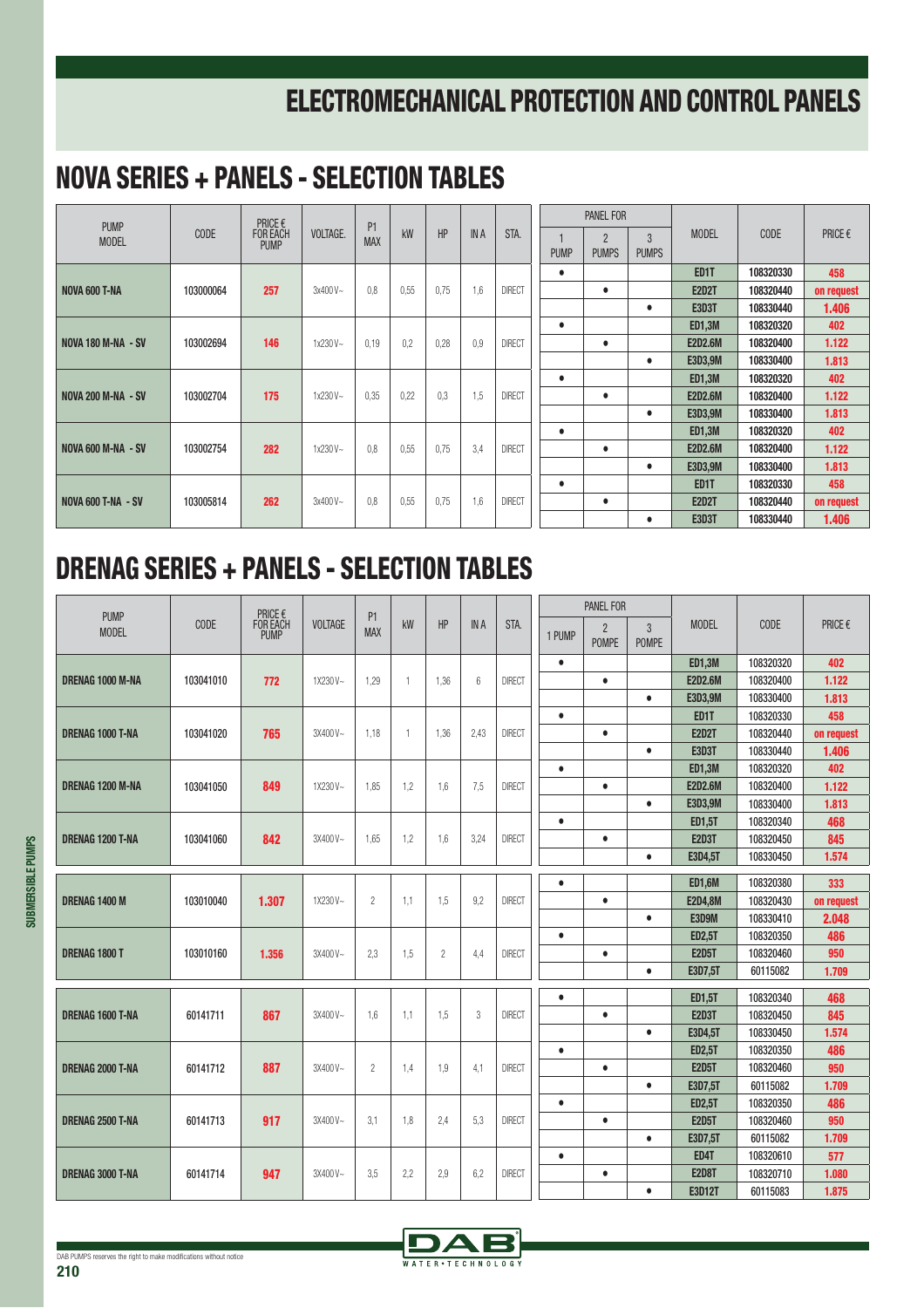|                          |             | PRICE €     |          |                              |     |                |            |               |              | <b>PANEL FOR</b> |              |                |           |            |
|--------------------------|-------------|-------------|----------|------------------------------|-----|----------------|------------|---------------|--------------|------------------|--------------|----------------|-----------|------------|
| PUMP MODEL               | <b>CODE</b> | FOR EACH    | VOLTAGE. | P <sub>1</sub><br><b>MAX</b> | kW  | HP             | <b>INA</b> | STA.          | $\mathbf{1}$ | $\overline{2}$   | 3            | <b>MODEL</b>   | CODE      | PRICE €    |
|                          |             | <b>PUMP</b> |          |                              |     |                |            |               | <b>PUMP</b>  | <b>PUMPS</b>     | <b>PUMPS</b> |                |           |            |
|                          |             |             |          |                              |     |                |            |               | $\bullet$    |                  |              | <b>ED1,3M</b>  | 108320320 | 402        |
| <b>DIG 1100 M-NA</b>     | 60141688    | 1.980       | 1X230V~  | 1,7                          | 1,1 | 1,5            | 7,8        | <b>DIRECT</b> |              | $\bullet$        |              | <b>E2D2.6M</b> | 108320400 | 1.122      |
|                          |             |             |          |                              |     |                |            |               |              |                  | $\bullet$    | E3D3.9M        | 108330400 | 1.813      |
|                          |             |             |          |                              |     |                |            |               | $\bullet$    |                  |              | <b>ED1,5T</b>  | 108320340 | 468        |
| <b>DIG 1100 T-NA</b>     | 60141689    | 1.949       | 3X400V~  | 1,7                          | 1,1 | 1,5            | 3          | <b>DIRECT</b> |              | $\bullet$        |              | <b>E2D3T</b>   | 108320450 | 845        |
|                          |             |             |          |                              |     |                |            |               |              |                  | $\bullet$    | E3D4,5T        | 108330450 | 1.574      |
|                          |             |             |          |                              |     |                |            |               | $\bullet$    |                  |              | <b>ED2,5T</b>  | 108320350 | 486        |
| <b>DIG 1500 T-NA</b>     | 60141690    | 2.026       | 3X400V~  | 2,4                          | 1,5 | $\overline{c}$ | 4,3        | <b>DIRECT</b> |              | $\bullet$        |              | <b>E2D5T</b>   | 108320460 | 950        |
|                          |             |             |          |                              |     |                |            |               |              |                  | $\bullet$    | E3D7,5T        | 60115082  | 1.709      |
|                          |             |             |          |                              |     |                |            |               | $\bullet$    |                  |              | <b>ED2,5T</b>  | 108320350 | 486        |
| <b>DIG 1800 T-NA</b>     | 60141691    | 2.070       | 3X400V~  | 3,2                          | 1.8 | 2,4            | 5.3        | <b>DIRECT</b> |              | $\bullet$        |              | <b>E2D5T</b>   | 108320460 | 950        |
|                          |             |             |          |                              |     |                |            |               |              |                  | $\bullet$    | E3D7,5T        | 60115082  | 1.709      |
|                          |             |             |          |                              |     |                |            |               | $\bullet$    |                  |              | ED4T           | 108320610 | 577        |
| <b>DIG 2200 T-NA</b>     | 60141692    | 2.142       | 3X400V~  | 3,7                          | 2.2 | 3              | 6,4        | <b>DIRECT</b> |              | $\bullet$        |              | <b>E2D8T</b>   | 108320710 | 1.080      |
|                          |             |             |          |                              |     |                |            |               |              |                  | $\bullet$    | <b>E3D12T</b>  | 60115083  | 1.875      |
|                          |             |             |          |                              |     |                |            |               | $\bullet$    |                  |              | ED4T           | 108320610 | 577        |
| <b>DIG 3700 AP T-NA</b>  | 60141693    | 5.143       | 3X400V~  | 4,4                          | 3,7 | 5              | 7,7        | <b>DIRECT</b> |              | $\bullet$        |              | <b>E2D8T</b>   | 108320710 | 1.080      |
|                          |             |             |          |                              |     |                |            |               |              |                  | $\bullet$    | E3D22,5T       | 60115084  | 1.976      |
|                          |             |             |          |                              |     |                |            |               | $\bullet$    |                  |              | ED4T           | 108320610 | 577        |
| <b>DIG 3700 MP T-NA</b>  | 60141695    | 5.298       | 3X400V~  | 4.9                          | 3.7 | 5              | 8.5        | <b>DIRECT</b> |              | $\bullet$        |              | <b>E2D8T</b>   | 108320710 | 1.080      |
|                          |             |             |          |                              |     |                |            |               |              |                  | $\bullet$    | E3D22,5T       | 60115084  | 1.976      |
|                          |             |             |          |                              |     |                |            |               | $\bullet$    |                  |              | <b>ED7,5T</b>  | 108320630 | 590        |
| <b>DIG 5500 AP T-NA</b>  | 60141696    | 5.408       | 3X400V~  | 6,8                          | 5,5 | 7,5            | 12         | <b>DIRECT</b> |              | $\bullet$        |              | <b>E2D30T</b>  | 108320750 | 1.533      |
|                          |             |             |          |                              |     |                |            |               |              |                  | $\bullet$    | E3D22.5T       | 60115084  | 1.976      |
|                          |             |             |          |                              |     |                |            |               | $\bullet$    |                  |              | <b>ED7,5T</b>  | 108320630 | 590        |
| <b>DIG 5500 MP T-NA</b>  | 60141697    | 5.562       | 3X400V~  | 6.1                          | 5,5 | 7,5            | 11         | <b>DIRECT</b> |              | $\bullet$        |              | <b>E2D30T</b>  | 108320750 | 1.533      |
|                          |             |             |          |                              |     |                |            |               |              |                  | $\bullet$    | E3D22,5T       | 60115084  | 1.976      |
|                          |             |             |          |                              |     |                |            |               | $\bullet$    |                  |              | <b>ED15T</b>   | 108320650 | 698        |
| <b>DIG 8500 AP T-NA</b>  | 60141698    | 7.065       | 3X400V~  | 11.5                         | 8,5 | 11,4           | 18,5       | <b>DIRECT</b> |              | $\bullet$        |              | <b>E2D30T</b>  | 108320750 | 1.533      |
|                          |             |             |          |                              |     |                |            |               |              |                  | $\bullet$    | <b>E3D45T</b>  | 108330860 | on request |
|                          |             |             |          |                              |     |                |            |               | $\bullet$    |                  |              | <b>ED15T</b>   | 108320650 | 698        |
| <b>DIG 8500 MP T-NA</b>  | 60141699    | 7.230       | 3X400V~  | 10,5                         | 8,5 | 11,4           | 17         | <b>DIRECT</b> |              | $\bullet$        |              | <b>E2D30T</b>  | 108320750 | 1.533      |
|                          |             |             |          |                              |     |                |            |               |              |                  | $\bullet$    | <b>E3D45T</b>  | 108330860 | on request |
|                          |             |             |          |                              |     |                |            |               | $\bullet$    |                  |              | <b>ED15T</b>   | 108320650 | 698        |
| <b>DIG 11000 AP T-NA</b> | 60141700    | 7.436       | 3X400V~  | 16,1                         | 11  | 15             | 26,5       | <b>DIRECT</b> |              | $\bullet$        |              | <b>E2D30T</b>  | 108320750 | 1.533      |
|                          |             |             |          |                              |     |                |            |               |              |                  | $\bullet$    | <b>E3D45T</b>  | 108330860 | on request |
|                          |             |             |          |                              |     |                |            |               | $\bullet$    |                  |              | <b>ED15T</b>   | 108320650 | 698        |
| <b>DIG 11000 MP T-NA</b> | 60141701    | 7.601       | 3X400V~  | 12,8                         | 11  | 15             | 21,5       | <b>DIRECT</b> |              | $\bullet$        |              | <b>E2D30T</b>  | 108320750 | 1.533      |
|                          |             |             |          |                              |     |                |            |               |              |                  | $\bullet$    | <b>E3D45T</b>  | 108330860 | on request |

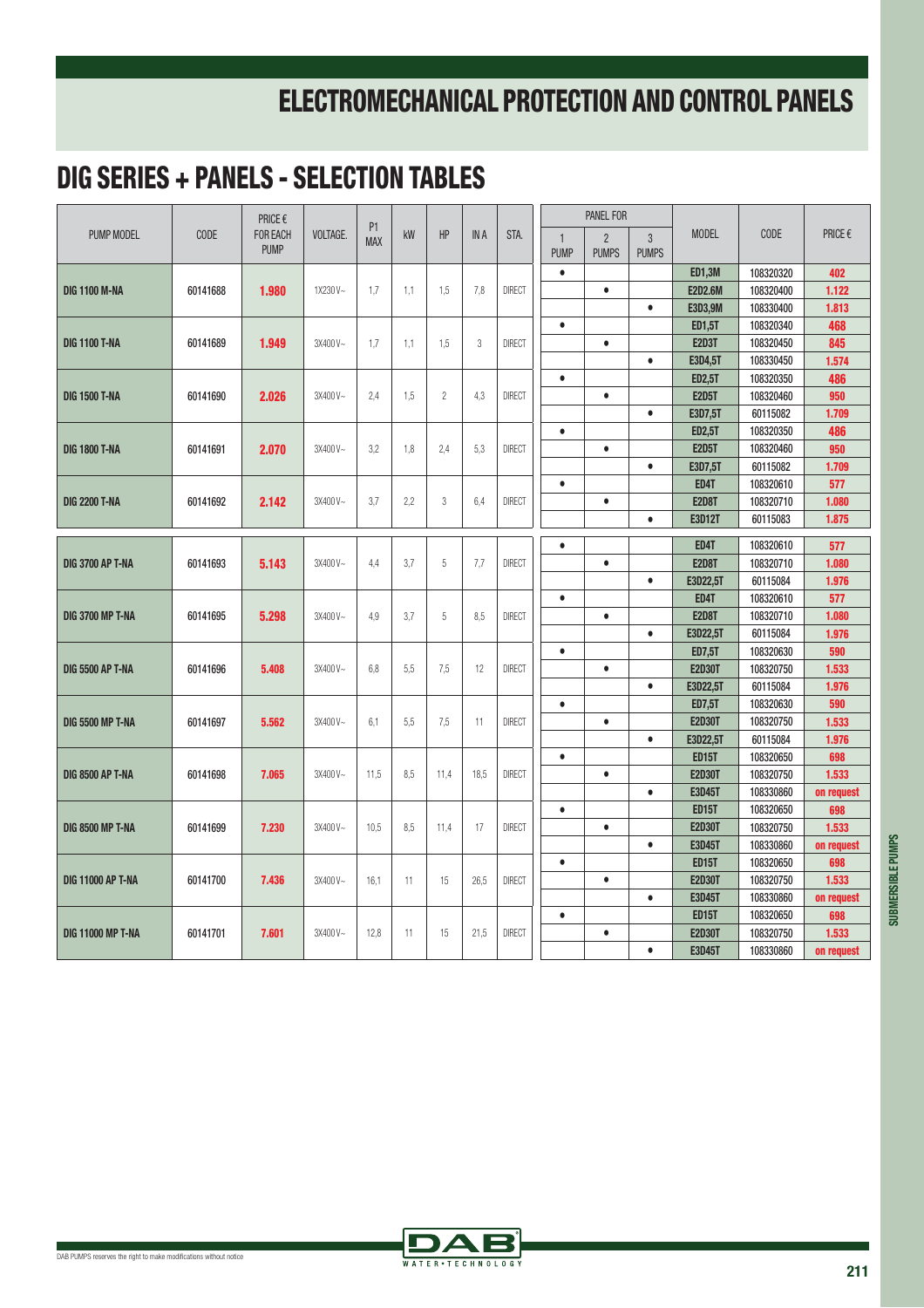#### GRINDER SERIES + PANELS - SELECTION TABLES

| <b>PUMP</b>              |           | PRICE €         |                     |                              |              |                |             |               |                | <b>PANELS FOR</b> |              |                 |            |            |
|--------------------------|-----------|-----------------|---------------------|------------------------------|--------------|----------------|-------------|---------------|----------------|-------------------|--------------|-----------------|------------|------------|
| <b>MODEL</b>             | CODE      | <b>FOR EACH</b> | <b>VOLTAGE</b>      | P <sub>1</sub><br><b>MAX</b> | kW           | HP             | <b>IN A</b> | STA.          | $\overline{1}$ | $\overline{2}$    | $\mathbf{3}$ | <b>MODEL</b>    | CODE       | PRICE €    |
|                          |           | <b>PUMP</b>     |                     |                              |              |                |             |               | <b>PUMP</b>    | <b>PUMPS</b>      | <b>PUMPS</b> |                 |            |            |
|                          |           |                 |                     |                              |              |                |             |               | $\bullet$      |                   |              | <b>ED1,3M</b>   | 108320320  | 402        |
| <b>GRINDER 1000 M-NA</b> | 60141603  | 1.124           | 1X220 -<br>$240V -$ | 1,5                          | $\mathbf{1}$ | 1,3            | 8           | <b>DIRECT</b> |                | $\bullet$         |              | <b>E2D2.6M</b>  | 108320400  | 1.122      |
|                          |           |                 |                     |                              |              |                |             |               |                |                   | $\bullet$    | E3D3,9M         | 108330400  | 1.813      |
|                          |           |                 |                     |                              |              |                |             |               | $\bullet$      |                   |              | <b>ED1,5T</b>   | 108320340  | 468        |
| <b>GRINDER 1000 T</b>    | 60141602  | 1.050           | 3X400V~             | 1,6                          | $\mathbf{1}$ | 1,3            | 2.8         | <b>DIRECT</b> |                | $\bullet$         |              | <b>E2D3T</b>    | 108320450  | 845        |
|                          |           |                 |                     |                              |              |                |             |               |                |                   | $\bullet$    | E3D4,5T         | 108330450  | 1.574      |
|                          |           |                 | 1X220 -             |                              |              |                |             |               | $\bullet$      |                   |              | <b>ED2,4M</b>   | 108320490  | 375        |
| <b>GRINDER 1200 M-NA</b> | 60141600  | 1.341           | $240V -$            | 2,8                          | 1,5          | $\overline{c}$ | 12,7        | <b>DIRECT</b> |                | $\bullet$         |              | <b>E2D4,8M</b>  | 108320430  | on request |
|                          |           |                 |                     |                              |              |                |             |               |                |                   | $\bullet$    | on request      | on request | on request |
|                          |           |                 |                     |                              |              |                |             |               | $\bullet$      |                   |              | <b>ED2,5T</b>   | 108320350  | 486        |
| <b>GRINDER 1200 T</b>    | 60141599  | 1.267           | 3X400V~             | 2.7                          | 1,5          | $\overline{2}$ | 4.7         | <b>DIRECT</b> |                | $\bullet$         |              | <b>E2D5T</b>    | 108320460  | 950        |
|                          |           |                 |                     |                              |              |                |             |               |                |                   | $\bullet$    | E3D7.5T         | 60115082   | 1.709      |
|                          |           |                 |                     |                              |              |                |             |               | $\bullet$      |                   |              | on request      | on request | on request |
| <b>GRINDER 1600 M-NA</b> | 60141585  | 1.415           | 1X220 -<br>$240V -$ | 3.8                          | 1.8          | 2,4            | 16.8        | <b>DIRECT</b> |                | $\bullet$         |              | <b>E2D4.8M</b>  | 108320430  | on request |
|                          |           |                 |                     |                              |              |                |             |               |                |                   | $\bullet$    | on request      | on request | on request |
|                          |           |                 |                     |                              |              |                |             |               | $\bullet$      |                   |              | <b>ED2,5T</b>   | 108320350  | 486        |
| <b>GRINDER 1600 T</b>    | 60141588  | 1.329           | 3X400V~             | 3,3                          | 1,8          | 2,4            | 5.8         | <b>DIRECT</b> |                | $\bullet$         |              | <b>E2D5T</b>    | 108320460  | 950        |
|                          |           |                 |                     |                              |              |                |             |               |                |                   | $\bullet$    | E3D7,5T         | 60115082   | 1.709      |
|                          |           |                 |                     |                              |              |                |             |               | $\bullet$      |                   |              | <b>ED3MHS</b>   | 108320370  | 641        |
| <b>GRINDER 1400 M</b>    | 103010440 | 1.483           | 1X220 -             | 1.95                         | 1.1          | 1,5            | 8.7         | <b>DIRECT</b> |                | $\bullet$         |              | <b>E2D6M HS</b> | 108320420  | 1.383      |
|                          |           |                 | $240V -$            |                              |              |                |             |               |                |                   | $\bullet$    | <b>E3D9M HS</b> | 108330420  | 2.126      |
|                          |           |                 |                     |                              |              |                |             |               | $\bullet$      |                   |              | <b>ED1,5T</b>   | 108320340  | 468        |
| <b>GRINDER 1800 T</b>    | 103010560 | 1.503           | 3X400V              | $\overline{2}$               | 1,5          | $\overline{c}$ | 3.8         | <b>DIRECT</b> |                | $\bullet$         |              | <b>E2D3T</b>    | 108320450  | 845        |
|                          |           |                 |                     |                              |              |                |             |               |                |                   | $\bullet$    | E3D4,5T         | 108330450  | 1.574      |
|                          |           |                 |                     |                              |              |                |             |               |                |                   |              |                 |            |            |

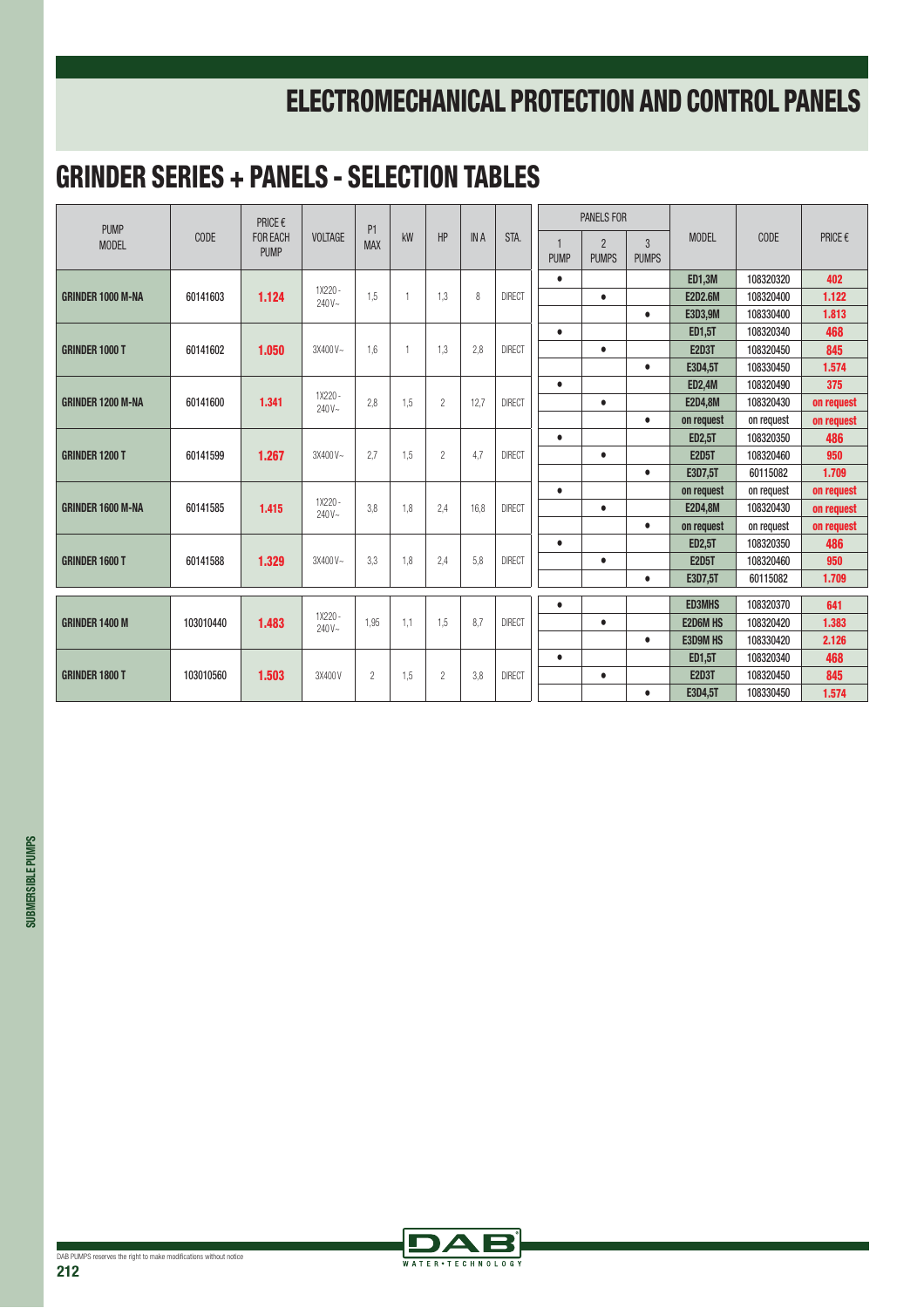|                         |             | PRICE €                        |                     | P <sub>1</sub> |                |                |             |               |                             | <b>PANEL FOR</b>               |                   |                               |                        |                |
|-------------------------|-------------|--------------------------------|---------------------|----------------|----------------|----------------|-------------|---------------|-----------------------------|--------------------------------|-------------------|-------------------------------|------------------------|----------------|
| PUMP MODEL              | <b>CODE</b> | <b>FOR EACH</b><br><b>PUMP</b> | <b>VOLTAGE</b>      | <b>MAX</b>     | kW             | <b>HP</b>      | <b>IN A</b> | STA.          | $\mathbf{1}$<br><b>PUMP</b> | $\overline{2}$<br><b>PUMPS</b> | 3<br><b>PUMPS</b> | <b>MODEL</b>                  | <b>CODE</b>            | PRICE€         |
|                         |             |                                |                     |                |                |                |             |               | $\bullet$                   |                                |                   | ED <sub>1</sub> T             | 108320330              | 458            |
| FEKA 600 T-NA           | 103000054   | 240                            | 3X400V~             | $\overline{1}$ | 0,55           | 0,75           | 1,7         | <b>DIRECT</b> |                             | $\bullet$                      |                   | <b>E2D2T</b>                  | 108320440              | on request     |
|                         |             |                                |                     |                |                |                |             |               |                             |                                | $\bullet$         | <b>E3D3T</b>                  | 108330440              | 1.406          |
|                         |             |                                | 1X220-              |                |                |                |             |               | $\bullet$                   |                                |                   | <b>ED1,3M</b>                 | 108320320              | 402            |
| FEKA 600 M-NA - SV      | 103002784   | 266                            | 240V~               | $\mathbf{1}$   | 0,55           | 0,75           | 4,3         | <b>DIRECT</b> |                             | $\bullet$                      |                   | <b>E2D2.6M</b>                | 108320400              | 1.122          |
|                         |             |                                |                     |                |                |                |             |               |                             |                                | $\bullet$         | E3D3,9M                       | 108330400              | 1.813          |
|                         |             |                                |                     |                |                |                |             |               | $\bullet$                   |                                |                   | ED <sub>1</sub> T             | 108320330              | 458            |
| FEKA 600 T-NA - SV      | 103005824   | 245                            | 3X400V~             | $\mathbf{1}$   | 0,55           | 0,75           | 1,7         | <b>DIRECT</b> |                             | $\bullet$                      |                   | <b>E2D2T</b>                  | 108320440              | on request     |
|                         |             |                                |                     |                |                |                |             |               |                             |                                | $\bullet$         | <b>E3D3T</b>                  | 108330440              | 1.406          |
|                         |             |                                |                     |                |                |                |             |               | $\bullet$                   |                                |                   | <b>ED1,3M</b>                 | 108320320              | 402            |
| <b>FEKA GL 750 M-NA</b> | 60141716    | 424                            | 1x 230 V            | 0,9            | 0,6            | 0,8            | 4,1         | <b>DIRECT</b> |                             | $\bullet$                      |                   | <b>E2D2.6M</b>                | 108320400              | 1.122          |
|                         |             |                                |                     |                |                |                |             |               |                             |                                | $\bullet$         | E3D3,9M                       | 108330400              | 1.813          |
|                         |             |                                |                     |                |                |                |             |               | $\bullet$                   |                                |                   | <b>ED1,3M</b>                 | 108320320              | 402            |
| FEKA GL 1000 M-NA       | 60141719    | 534                            | 1x 230 V            | 1.6            | 1,1            | 1,5            | 7           | <b>DIRECT</b> |                             | $\bullet$                      |                   | <b>E2D2.6M</b>                | 108320400              | 1.122          |
|                         |             |                                |                     |                |                |                |             |               |                             |                                | $\bullet$         | E3D3,9M                       | 108330400              | 1.813          |
|                         |             |                                |                     |                |                |                |             |               | $\bullet$                   |                                |                   | <b>ED1,3M</b>                 | 108320320              | 402            |
| FEKA VS 550 M-NA        | 103040010   | 476                            | 1X220 -             | 927            | 0,55           | 0,75           | 4,2         | <b>DIRECT</b> |                             | $\bullet$                      |                   | <b>E2D2.6M</b>                | 108320400              | 1.122          |
|                         |             |                                | 240V~               |                |                |                |             |               |                             |                                | $\bullet$         | E3D3,9M                       | 108330400              | 1.813          |
|                         |             |                                |                     |                |                |                |             |               | $\bullet$                   |                                |                   | ED <sub>1</sub> T             | 108320330              | 458            |
| FEKA VS 550 T-NA        | 103040020   | 470                            | 3X400V~             | 900            | 0,55           | 0,75           | 1,64        | <b>DIRECT</b> |                             | $\bullet$                      |                   | <b>E2D2T</b>                  | 108320440              | on request     |
|                         |             |                                |                     |                |                |                |             |               |                             |                                | $\bullet$         | <b>E3D3T</b>                  | 108330440              | 1.406          |
|                         |             |                                |                     |                |                |                |             |               | $\bullet$                   |                                |                   | <b>ED1,3M</b>                 | 108320320              | 402            |
| FEKA VS 750 M-NA        | 103040050   | 564                            | 1X220 -<br>$240V -$ | 1111           | 0,75           | $\mathbf{1}$   | 5,13        | <b>DIRECT</b> |                             | $\bullet$                      |                   | <b>E2D2.6M</b>                | 108320400              | 1.122          |
|                         |             |                                |                     |                |                |                |             |               |                             |                                | $\bullet$         | E3D3,9M                       | 108330400              | 1.813          |
|                         |             |                                |                     |                |                |                |             |               | $\bullet$                   |                                |                   | ED1T                          | 108320330              | 458            |
| FEKA VS 750 T-NA        | 103040060   | 558                            | 3X400V~             | 1038           | 0,75           | -1             | 1,94        | <b>DIRECT</b> |                             | $\bullet$                      |                   | <b>E2D2T</b>                  | 108320440              | on request     |
|                         |             |                                |                     |                |                |                |             |               |                             |                                | $\bullet$         | <b>E3D3T</b>                  | 108330440              | 1.406          |
|                         |             |                                | 1X220 -             |                |                |                |             |               | $\bullet$                   |                                |                   | <b>ED1,3M</b>                 | 108320320              | 402            |
| FEKA VS 1000 M-NA       | 103040090   | 681                            | $240V -$            | 1469           | $\overline{1}$ | 1,36           | 6,63        | <b>DIRECT</b> |                             | $\bullet$                      |                   | <b>E2D2.6M</b>                | 108320400              | 1.122          |
|                         |             |                                |                     |                |                |                |             |               |                             |                                | $\bullet$         | E3D3,9M                       | 108330400              | 1.813          |
|                         |             |                                |                     |                |                |                |             |               | $\bullet$                   |                                |                   | <b>ED1,5T</b>                 | 108320340              | 468            |
| FEKA VS 1000 T-NA       | 103040100   | 675                            | 3X400V~             | 1374           | $\overline{1}$ | 1,36           | 2,51        | <b>DIRECT</b> |                             | $\bullet$                      |                   | <b>E2D3T</b>                  | 108320450              | 845            |
|                         |             |                                |                     |                |                |                |             |               |                             |                                | $\bullet$         | E3D4,5T                       | 108330450              | 1.574          |
|                         |             |                                | 1X220 -             |                |                |                |             |               | $\bullet$                   |                                |                   | <b>ED1,3M</b>                 | 108320320              | 402            |
| FEKA VS 1200 M-NA       | 103040130   | 752                            | 240V~               | 1936           | 1,2            | 1,6            | 8,63        | <b>DIRECT</b> |                             | $\bullet$                      | $\bullet$         | <b>E2D2.6M</b><br>E3D3,9M     | 108320400<br>108330400 | 1.122<br>1.813 |
|                         |             |                                |                     |                |                |                |             |               | $\bullet$                   |                                |                   | <b>ED1,5T</b>                 | 108320340              | 468            |
| FEKA VS 1200 T-NA       | 103040140   | 746                            | 3X400V~             | 1865           | 1,2            | 1,6            | 3,44        | <b>DIRECT</b> |                             | $\bullet$                      |                   | <b>E2D3T</b>                  | 108320450              | 845            |
|                         |             |                                |                     |                |                |                |             |               |                             |                                | $\bullet$         | E3D4,5T                       | 108330450              | 1.574          |
|                         |             |                                |                     |                |                |                |             |               |                             |                                |                   |                               |                        |                |
|                         |             |                                | 1X220 -             |                |                |                |             |               | $\bullet$                   |                                |                   | <b>ED1,3M</b>                 | 108320320              | 402            |
| FEKA VX 550 M-NA        | 103045010   | 403                            | 240V~               | 927            | 0,55           | 0,75           | 4,2         | <b>DIRECT</b> |                             | $\bullet$                      |                   | <b>E2D2.6M</b>                | 108320400              | 1.122          |
|                         |             |                                |                     |                |                |                |             |               |                             |                                | $\bullet$         | E3D3,9M                       | 108330400              | 1.813          |
|                         |             |                                |                     |                |                |                |             |               | $\bullet$                   |                                |                   | ED1T                          | 108320330              | 458            |
| FEKA VX 550 T-NA        | 103045020   | 397                            | 3X400V~             | 900            | 0,55           | 0,75           | 1,64        | <b>DIRECT</b> |                             | $\bullet$                      |                   | <b>E2D2T</b>                  | 108320440              | on request     |
|                         |             |                                |                     |                |                |                |             |               |                             |                                | $\bullet$         | <b>E3D3T</b><br><b>ED1,3M</b> | 108330440<br>108320320 | 1.406          |
| FEKA VX 750 M-NA        | 103045050   | 480                            | 1X220 -             | 1111           | 0,75           | $\overline{1}$ | 5,13        | <b>DIRECT</b> | $\bullet$                   | $\bullet$                      |                   | <b>E2D2.6M</b>                | 108320400              | 402<br>1.122   |
|                         |             |                                | $240V -$            |                |                |                |             |               |                             |                                | $\bullet$         | E3D3,9M                       | 108330400              | 1.813          |
|                         |             |                                |                     |                |                |                |             |               | $\bullet$                   |                                |                   | ED1T                          | 108320330              | 458            |
| FEKA VX 750 T-NA        | 103045060   | 474                            | 3X400V~             | 1038           | 0,75           | 1              | 1,94        | <b>DIRECT</b> |                             | $\bullet$                      |                   | <b>E2D2T</b>                  | 108320440              | on request     |
|                         |             |                                |                     |                |                |                |             |               |                             |                                | $\bullet$         | <b>E3D3T</b>                  | 108330440              | 1.406          |
|                         |             |                                |                     |                |                |                |             |               |                             |                                |                   |                               |                        |                |

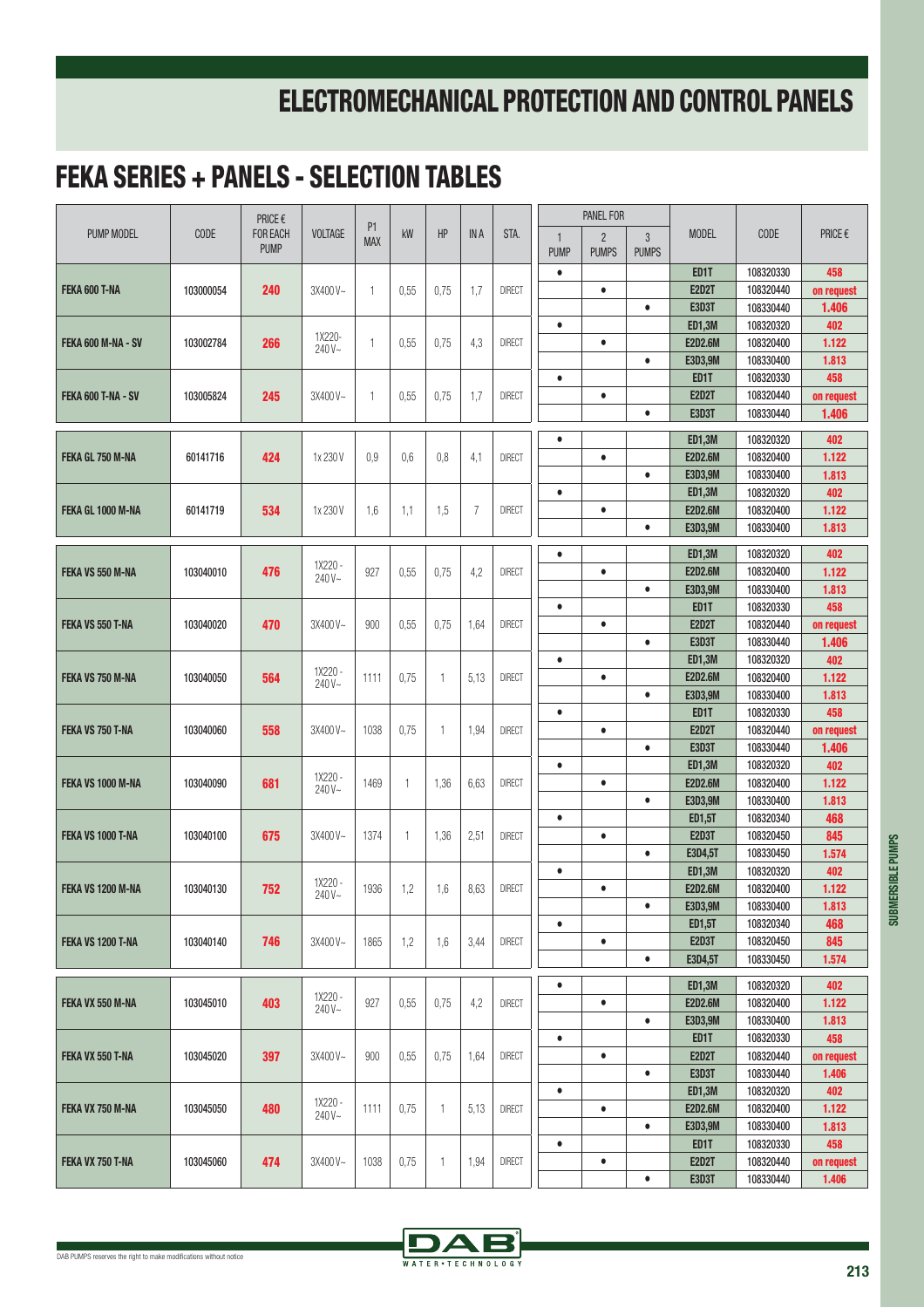|                        |             | PRICE €                 |                | P <sub>1</sub> |                |                |      |               |                             | PANEL FOR                      |                   |                                 |                        |              |
|------------------------|-------------|-------------------------|----------------|----------------|----------------|----------------|------|---------------|-----------------------------|--------------------------------|-------------------|---------------------------------|------------------------|--------------|
| PUMP MODEL             | <b>CODE</b> | FOR EACH<br><b>PUMP</b> | <b>VOLTAGE</b> | <b>MAX</b>     | kW             | HP             | IN A | STA.          | $\mathbf{1}$<br><b>PUMP</b> | $\overline{2}$<br><b>PUMPS</b> | 3<br><b>PUMPS</b> | <b>MODEL</b>                    | <b>CODE</b>            | PRICE €      |
|                        |             |                         | 1X220 -        |                |                |                |      |               | $\bullet$                   |                                |                   | <b>ED1,3M</b>                   | 108320320              | 402          |
| FEKA VX 1000 M-NA      | 103045090   | 583                     | 240V~          | 1469           | $\overline{1}$ | 1,36           | 6,63 | <b>DIRECT</b> |                             | $\bullet$                      |                   | <b>E2D2.6M</b>                  | 108320400              | 1.122        |
|                        |             |                         |                |                |                |                |      |               |                             |                                | $\bullet$         | E3D3,9M                         | 108330400              | 1.813        |
|                        |             |                         |                |                |                |                |      |               | $\bullet$                   |                                |                   | <b>ED1,5T</b>                   | 108320340              | 468          |
| FEKA VX 1000 T-NA      | 103045100   | 577                     | 3X400V~        | 1374           | $\mathbf{1}$   | 1,36           | 2,51 | <b>DIRECT</b> |                             | $\bullet$                      | $\bullet$         | <b>E2D3T</b><br>E3D4,5T         | 108320450<br>108330450 | 845<br>1.574 |
|                        |             |                         |                |                |                |                |      |               | $\bullet$                   |                                |                   | <b>ED1,3M</b>                   | 108320320              | 402          |
| FEKA VX 1200 M-NA      | 103045130   | 643                     | 1X220 -        | 1936           | 1,2            | 1,6            | 8,63 | <b>DIRECT</b> |                             | $\bullet$                      |                   | <b>E2D2.6M</b>                  | 108320400              | 1.122        |
|                        |             |                         | 240V~          |                |                |                |      |               |                             |                                | $\bullet$         | E3D3,9M                         | 108330400              | 1.813        |
|                        |             |                         |                |                |                |                |      |               | $\bullet$                   |                                |                   | <b>ED1,5T</b>                   | 108320340              | 468          |
| FEKA VX 1200 T-NA      | 103045140   | 637                     | 3X400V~        | 1865           | 1,2            | 1,6            | 3,44 | <b>DIRECT</b> |                             | $\bullet$                      |                   | <b>E2D3T</b>                    | 108320450              | 845          |
|                        |             |                         |                |                |                |                |      |               |                             |                                | $\bullet$         | E3D4,5T                         | 108330450              | 1.574        |
|                        |             |                         |                |                |                |                |      |               |                             |                                |                   |                                 |                        |              |
| <b>FEKA 1400 M</b>     | 103010240   | 1.195                   | 1X220 -        | 1,8            | 1,1            | 1,5            | 8,5  | <b>DIRECT</b> | $\bullet$                   | $\bullet$                      |                   | <b>ED1,3M</b><br><b>E2D2.6M</b> | 108320320<br>108320400 | 402<br>1.122 |
|                        |             |                         | 240V~          |                |                |                |      |               |                             |                                | $\bullet$         | E3D3,9M                         | 108330400              | 1.813        |
|                        |             |                         |                |                |                |                |      |               | $\bullet$                   |                                |                   | <b>ED1,5T</b>                   | 108320340              | 468          |
| <b>FEKA 1800 T</b>     | 103010360   | 1.215                   | 3X400V         | 1,9            | 1,5            | $\overline{c}$ | 3,7  | <b>DIRECT</b> |                             | $\bullet$                      |                   | <b>E2D3T</b>                    | 108320450              | 845          |
|                        |             |                         |                |                |                |                |      |               |                             |                                | $\bullet$         | E3D4,5T                         | 108330450              | 1.574        |
|                        |             |                         |                |                |                |                |      |               |                             |                                |                   |                                 |                        |              |
|                        |             |                         |                |                |                |                |      |               | $\bullet$                   |                                |                   | <b>ED1,3M</b>                   | 108320320              | 402          |
| <b>FEKA 2015.2 MNA</b> | 60145479    | 1.072                   | 1X230V~        | 1,6            | 1,1            | 1,5            | 8    | <b>DIRECT</b> |                             | $\bullet$                      |                   | <b>E2D2.6M</b>                  | 108320400              | 1.122        |
|                        |             |                         |                |                |                |                |      |               |                             |                                | $\bullet$         | E3D3,9M                         | 108330400              | 1.813        |
| <b>FEKA 2015.2 TNA</b> | 60145480    | 1.015                   | 3X400V~        | 1,5            | 1,1            | 1,5            | 2,8  | <b>DIRECT</b> | $\bullet$                   | $\bullet$                      |                   | <b>ED1,5T</b><br><b>E2D3T</b>   | 108320340<br>108320450 | 468<br>845   |
|                        |             |                         |                |                |                |                |      |               |                             |                                | $\bullet$         | <b>E3D3T</b>                    | 108330440              | 1.406        |
|                        |             |                         |                |                |                |                |      |               | $\bullet$                   |                                |                   | <b>ED2,5T</b>                   | 108320350              | 486          |
| <b>FEKA 2025.2 TNA</b> | 60145481    | 1.077                   | 3X400V~        | 2,2            | 1,8            | 2,4            | 4,1  | <b>DIRECT</b> |                             | $\bullet$                      |                   | <b>E2D5T</b>                    | 108320460              | 950          |
|                        |             |                         |                |                |                |                |      |               |                             |                                | $\bullet$         | E3D7,5T                         | 60115082               | 1.709        |
|                        |             |                         |                |                |                |                |      |               | $\bullet$                   |                                |                   | <b>ED2,5T</b>                   | 108320350              | 486          |
| <b>FEKA 2030.2 TNA</b> | 60145482    | 1.128                   | 3X400V~        | 3,3            | 2,2            | 3              | 5,6  | <b>DIRECT</b> |                             | $\bullet$                      |                   | <b>E2D5T</b>                    | 108320460              | 950          |
|                        |             |                         |                |                |                |                |      |               |                             |                                | $\bullet$         | E3D7,5T                         | 60115082               | 1.709        |
|                        |             |                         |                |                |                |                |      |               | $\bullet$                   |                                |                   | <b>ED1,3M</b>                   | 108320320              | 402          |
| <b>FEKA 2508.4M-NA</b> | 60141722    | 1.369                   | 1X230V~        | 0,9            | 0,6            | 0,8            | 4,6  | <b>DIRECT</b> |                             | $\bullet$                      |                   | <b>E2D2.6M</b>                  | 108320400              | 1.122        |
|                        |             |                         |                |                |                |                |      |               |                             |                                | $\bullet$         | E3D3,9M                         | 108330400              | 1.813        |
|                        |             |                         |                |                |                |                |      |               | $\bullet$                   |                                |                   | ED <sub>1</sub> T               | 108320330              | 458          |
| <b>FEKA 2508.4T</b>    | 60141723    | 1.311                   | 3X400V~        | 0,8            | 0,6            | 0,8            | 1,5  | <b>DIRECT</b> |                             | $\bullet$                      |                   | <b>E2D2T</b>                    | 108320440              | on request   |
|                        |             |                         |                |                |                |                |      |               |                             |                                | $\bullet$         | <b>E3D3T</b>                    | 108330440              | 1.406        |
|                        |             |                         |                |                |                |                |      |               | $\bullet$                   |                                |                   | <b>ED1,5T</b>                   | 108320340              | 468          |
| <b>FEKA 2515.4T</b>    | 60141724    | 1.382                   | 3X400V~        | 1,2            | 1,1            | 1,5            | 3,3  | <b>DIRECT</b> |                             | $\bullet$                      |                   | <b>E2D3T</b>                    | 108320450              | 845          |
|                        |             |                         |                |                |                |                |      |               | $\bullet$                   |                                | $\bullet$         | E3D4,5T<br><b>ED2,5T</b>        | 108330450<br>108320350 | 1.574<br>486 |
| <b>FEKA 2500.4T</b>    | 103018080   | 1.463                   | 3X400V~        | 2,8            | 1,4            | 1,9            | 4,9  | <b>DIRECT</b> |                             | $\bullet$                      |                   | <b>E2D5T</b>                    | 108320460              | 950          |
|                        |             |                         |                |                |                |                |      |               |                             |                                | $\bullet$         | E3D7,5T                         | 60115082               | 1.709        |
|                        |             |                         |                |                |                |                |      |               | $\bullet$                   |                                |                   | <b>ED1,5T</b>                   | 108320340              | 468          |
| <b>FEKA 2515.2T</b>    | 60141726    | 1.288                   | 3X400V~        | 1,9            | 1,1            | 1,5            | 3,3  | <b>DIRECT</b> |                             | $\bullet$                      |                   | <b>E2D3T</b>                    | 108320450              | 845          |
|                        |             |                         |                |                |                |                |      |               |                             |                                | $\bullet$         | E3D4,5T                         | 108330450              | 1.574        |
|                        |             |                         |                |                |                |                |      |               | $\bullet$                   |                                |                   | <b>ED2,5T</b>                   | 108320350              | 486          |
| <b>FEKA 2500.2T</b>    | 103018000   | 1.357                   | 3X400V~        | 2,8            | 1,8            | 2,4            | 4,7  | <b>DIRECT</b> |                             | $\bullet$                      |                   | <b>E2D5T</b>                    | 108320460              | 950          |
|                        |             |                         |                |                |                |                |      |               |                             |                                | $\bullet$         | E3D7,5T                         | 60115082               | 1.709        |
|                        |             |                         |                |                |                |                |      |               | $\bullet$                   |                                |                   | <b>ED2,5T</b>                   | 108320350              | 486          |
| <b>FEKA 2700.2T</b>    | 103018040   | 1.416                   | 3X400V~        | 3              | 2,18           | 2,9            | 5,7  | <b>DIRECT</b> |                             | $\bullet$                      |                   | <b>E2D5T</b>                    | 108320460              | 950          |
|                        |             |                         |                |                |                |                |      |               |                             |                                | $\bullet$         | E3D7,5T                         | 60115082               | 1.709        |

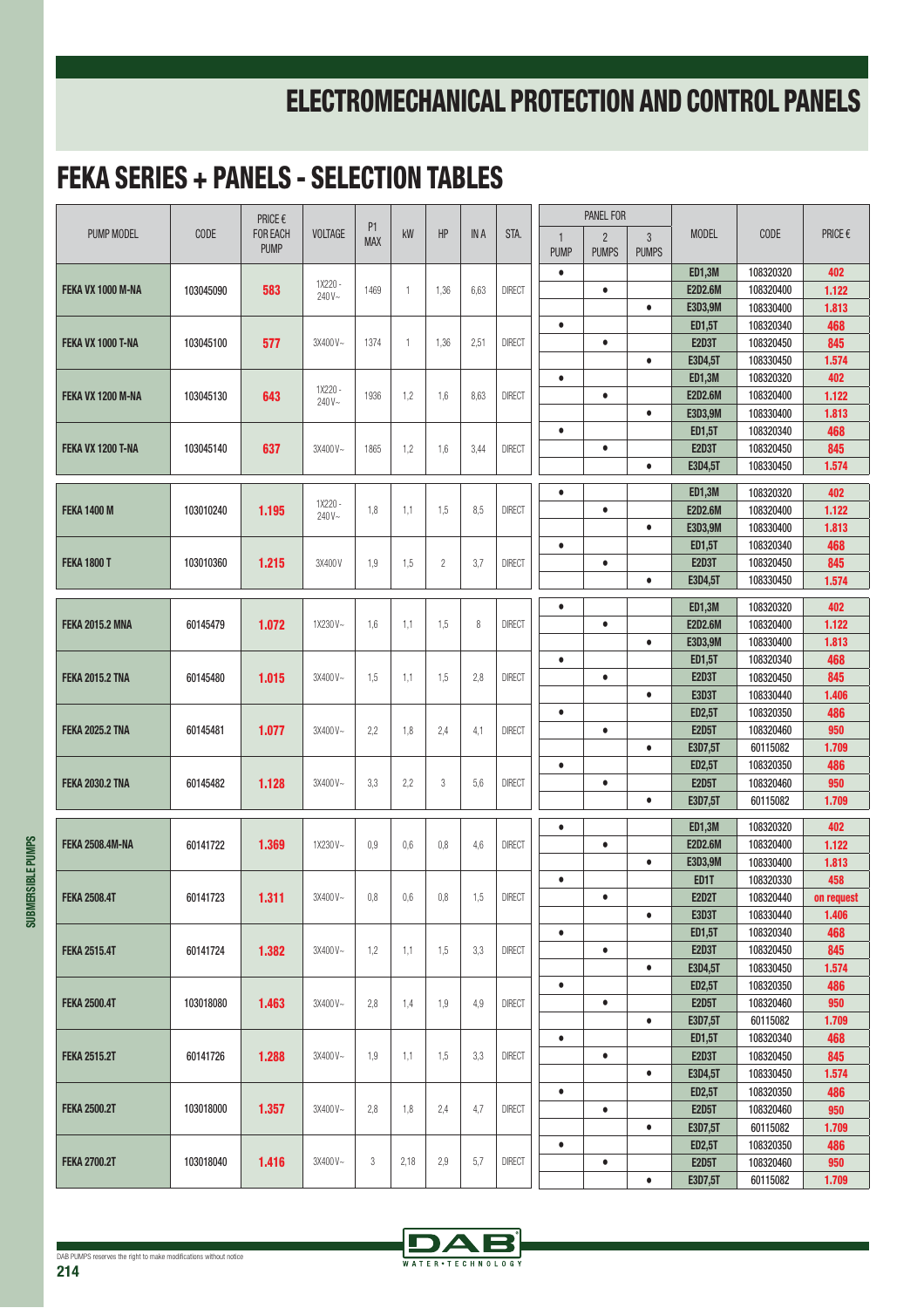| <b>PUMP</b>              | <b>CODE</b> | PRICE€<br><b>FOR EACH</b><br><b>PUMP</b> | <b>VOLTAGE</b> | P <sub>1</sub><br><b>MAX</b> | kW             | HP   | <b>IN A</b> | STA.          |                             | <b>PANEL FOR</b>               |                              |                                |                        |                |
|--------------------------|-------------|------------------------------------------|----------------|------------------------------|----------------|------|-------------|---------------|-----------------------------|--------------------------------|------------------------------|--------------------------------|------------------------|----------------|
| <b>MODEL</b>             |             |                                          |                |                              |                |      |             |               | $\mathbf{1}$<br><b>PUMP</b> | $\overline{2}$<br><b>PUMPS</b> | $\mathbf{3}$<br><b>PUMPS</b> | <b>MODEL</b>                   | <b>CODE</b>            | PRICE €        |
|                          |             |                                          |                |                              |                |      |             |               | $\bullet$                   |                                |                              | <b>ED2,5T</b>                  | 108320350              | 486            |
| <b>FEKA 3030.4T</b>      | 60141727    | 1.942                                    | 3X400V~        | 2,5                          | 1,8            | 2,4  | 5,6         | <b>DIRECT</b> |                             | $\bullet$                      |                              | <b>E2D5T</b>                   | 108320460              | 950            |
|                          |             |                                          |                |                              |                |      |             |               |                             |                                | $\bullet$                    | E3D7,5T                        | 60115082               | 1.709          |
|                          |             |                                          |                |                              |                |      |             |               | $\bullet$                   |                                |                              | <b>ED2,5T</b>                  | 108320350              | 486            |
| <b>FEKA 3040.4T</b>      | 60141728    | 2.142                                    | 3X400V~        | 2,8                          | 2,8            | 3,7  | 6,3         | <b>DIRECT</b> |                             | $\bullet$                      |                              | <b>E2D5T</b>                   | 108320460              | 950            |
|                          |             |                                          |                |                              |                |      |             |               |                             |                                | $\bullet$                    | E3D7,5T                        | 60115082               | 1.709          |
| <b>FEKA 3000.4T</b>      | 103018090   |                                          |                |                              | 3,1            | 4,1  | 9,5         |               | $\bullet$                   | $\bullet$                      |                              | <b>ED7,5T</b><br><b>E2D15T</b> | 108320630<br>108320730 | 590            |
|                          |             | 2.275                                    | 3X400V~        | 4,6                          |                |      |             | <b>DIRECT</b> |                             |                                | $\bullet$                    | E3D22,5T                       | 60115084               | 1.110<br>1.976 |
|                          |             |                                          |                |                              |                |      |             |               | $\bullet$                   |                                |                              | <b>ED2,5T</b>                  | 108320350              | 486            |
| <b>FEKA 3030.2T</b>      | 60141729    | 1.855                                    | 3X400V~        | 3                            | 2,3            | 3,1  | 5,3         | <b>DIRECT</b> |                             | $\bullet$                      |                              | <b>E2D5T</b>                   | 108320460              | 950            |
|                          |             |                                          |                |                              |                |      |             |               |                             |                                | $\bullet$                    | E3D7,5T                        | 60115082               | 1.709          |
|                          |             |                                          |                |                              |                |      |             |               | $\bullet$                   |                                |                              | <b>ED2,5T</b>                  | 108320350              | 486            |
| <b>FEKA 3040.2T</b>      | 60141730    | 1.944                                    | 3X400V~        | 3,5                          | 2.9            | 3,9  | 6,1         | <b>DIRECT</b> |                             | $\bullet$                      |                              | <b>E2D5T</b>                   | 108320460              | 950            |
|                          |             |                                          |                |                              |                |      |             |               |                             |                                | $\bullet$                    | E3D7,5T                        | 60115082               | 1.709          |
|                          |             |                                          | 3X400V~        | 5                            | 3,6            | 4,8  |             |               | $\bullet$                   |                                |                              | ED4T                           | 108320610              | 577            |
| <b>FEKA 3000.2T</b>      | 103018010   | 2.072                                    |                |                              |                |      | 8,8         | <b>DIRECT</b> |                             | $\bullet$                      |                              | <b>E2D8T</b>                   | 108320710              | 1.080          |
|                          |             |                                          |                |                              |                |      |             |               |                             |                                | $\bullet$                    | E3D22,5T                       | 60115084               | 1.976          |
|                          |             |                                          |                |                              |                |      |             |               | $\bullet$                   |                                |                              | <b>ED7,5T</b>                  | 108320630              | 590            |
| <b>FEKA 3500.2T</b>      | 103018050   | 2.151                                    | $3X400V -$     | 5                            | 4,2            | 5,6  | 9,82        | <b>DIRECT</b> |                             | $\bullet$                      |                              | <b>E2D15T</b>                  | 108320730              | 1.110          |
|                          |             |                                          |                |                              |                |      |             |               |                             |                                | $\bullet$                    | E3D22,5T                       | 60115084               | 1.976          |
|                          | 103018060   |                                          | 3X400V~        | 6                            | 5,5            | 7,3  | 11          | <b>DIRECT</b> | $\bullet$                   |                                |                              | <b>ED7,5T</b>                  | 108320630              | 590            |
| <b>FEKA 3700.2T</b>      |             | 2.329                                    |                |                              |                |      |             |               |                             | $\bullet$                      |                              | <b>E2D15T</b>                  | 108320730              | 1.110          |
|                          |             |                                          |                |                              |                |      |             |               |                             |                                | $\bullet$                    | E3D22,5T                       | 60115084               | 1.976          |
| <b>FEKA RC 3500.2T</b>   | 60141731    | 2.424                                    |                | 8                            | 4,5            | 6    | 13,5        |               | $\bullet$                   |                                |                              | ED8T                           | 108320640              | 632            |
|                          |             |                                          | 3X400V~        |                              |                |      |             | <b>DIRECT</b> |                             | $\bullet$                      |                              | <b>E2D30T</b>                  | 108320750              | 1.533          |
|                          |             |                                          |                |                              |                |      |             |               |                             |                                | $\bullet$                    | <b>E3D24T</b>                  | 60115085               | 2.197          |
| <b>FEKA RC 3700.2T</b>   | 60141732    | 2.507                                    | 3X400V~        | 10                           | 5,4            | 7,2  | 16,2        | <b>DIRECT</b> | $\bullet$                   |                                |                              | <b>ED15T</b>                   | 108320650              | 698            |
|                          |             |                                          |                |                              |                |      |             |               |                             | $\bullet$                      |                              | <b>E2D30T</b>                  | 108320750              | 1.533          |
|                          |             |                                          |                |                              |                |      |             |               |                             |                                | $\bullet$                    | E3D45T                         | 108330860              | on request     |
|                          | 60141733    | 3.946                                    |                | 11                           | 4,8            |      |             |               | $\bullet$                   |                                |                              | <b>ED15T</b>                   | 108320650              | 698            |
| <b>FEKA 4065.6T D</b>    |             |                                          | 3X400V~        |                              |                | 6,4  | 22,4        | <b>DIRECT</b> |                             | $\bullet$                      |                              | <b>E2D30T</b>                  | 108320750              | 1.533          |
|                          |             |                                          |                |                              |                |      |             |               |                             |                                | $\bullet$                    | E3D45T                         | 108330860              | on request     |
|                          | 60141734    |                                          |                | 5                            | 3,8            | 5,1  |             |               | $\bullet$                   |                                |                              | <b>ED7,5T</b>                  | 108320630              | 590            |
| <b>FEKA 4050, 4T D</b>   |             | 3.738                                    | 3X400V~        |                              |                |      | 9,1         | <b>DIRECT</b> |                             | $\bullet$                      |                              | <b>E2D15T</b>                  | 108320730              | 1.110          |
|                          |             |                                          |                |                              |                |      |             |               |                             |                                | $\bullet$                    | E3D22,5T                       | 60115084               | 1.976          |
| <b>FEKA 4000.4T D</b>    | 103018100   |                                          |                | 8                            | 6              |      |             |               | $\bullet$                   |                                |                              | ED8T                           | 108320640              | 632            |
|                          |             | 3.926                                    | 3X400V~        |                              |                | 8    | 15          | <b>DIRECT</b> |                             | $\bullet$                      | $\bullet$                    | <b>E2D30T</b>                  | 108320750<br>60115085  | 1.533          |
|                          |             |                                          |                |                              |                |      |             |               | $\bullet$                   |                                |                              | <b>E3D24T</b><br>ED15T SD      | 108320670              | 2.197<br>904   |
| <b>FEKA 4100.4T S/D</b>  | 103018510   | 4.259                                    | 3X400V~        | $\boldsymbol{9}$             | 7,5            | 10   | 16,6        | $Y/\Delta$    |                             | $\bullet$                      |                              | <b>E2D30T SD</b>               | 108320770              | 1.839          |
|                          |             |                                          |                |                              |                |      |             |               |                             |                                | $\bullet$                    | <b>E3D45T SD</b>               | 60115087               | 4.032          |
|                          |             |                                          |                |                              |                |      |             |               | $\bullet$                   |                                |                              | <b>ED25T SD</b>                | 108320690              | 1.218          |
| <b>FEKA 4120. 4T S/D</b> | 60141735    | 4.914                                    | 3X400V~        | 14                           | 8,75           | 11,7 | 25,8        | $Y/\Delta$    |                             | $\bullet$                      |                              | <b>E2D40T SD</b>               | 108320780              | 2.022          |
|                          |             |                                          |                |                              |                |      |             |               |                             |                                | $\bullet$                    | <b>E3D60T SD</b>               | 60115088               | 4.692          |
| <b>FEKA 4100.2T S/D</b>  | 103018430   | 4.160                                    | 3X400V~        | 14                           | $\overline{7}$ | 9,3  | 27,4        | $Y/\Delta$    | $\bullet$                   |                                |                              | <b>ED25T SD</b>                | 108320690              | 1.218          |
|                          |             |                                          |                |                              |                |      |             |               |                             | $\bullet$                      |                              | <b>E2D40T SD</b>               | 108320780              | 2.022          |
|                          |             |                                          |                |                              |                |      |             |               |                             |                                | $\bullet$                    | <b>E3D60T SD</b>               | 60115088               | 4.692          |
|                          |             |                                          |                |                              |                |      |             |               | $\bullet$                   |                                |                              | <b>ED25T SD</b>                | 108320690              | 1.218          |
| <b>FEKA 4125.2T S/D</b>  | 103018470   | 4.507                                    | 3X400V~        | 20                           | 8              | 10,7 | 33          | $Y/\Delta$    |                             | $\bullet$                      |                              | <b>E2D50T SD</b>               | 108320790              | 2.451          |
|                          |             |                                          |                |                              |                |      |             |               |                             |                                | $\bullet$                    | E3D45T                         | 108330860              | on request     |